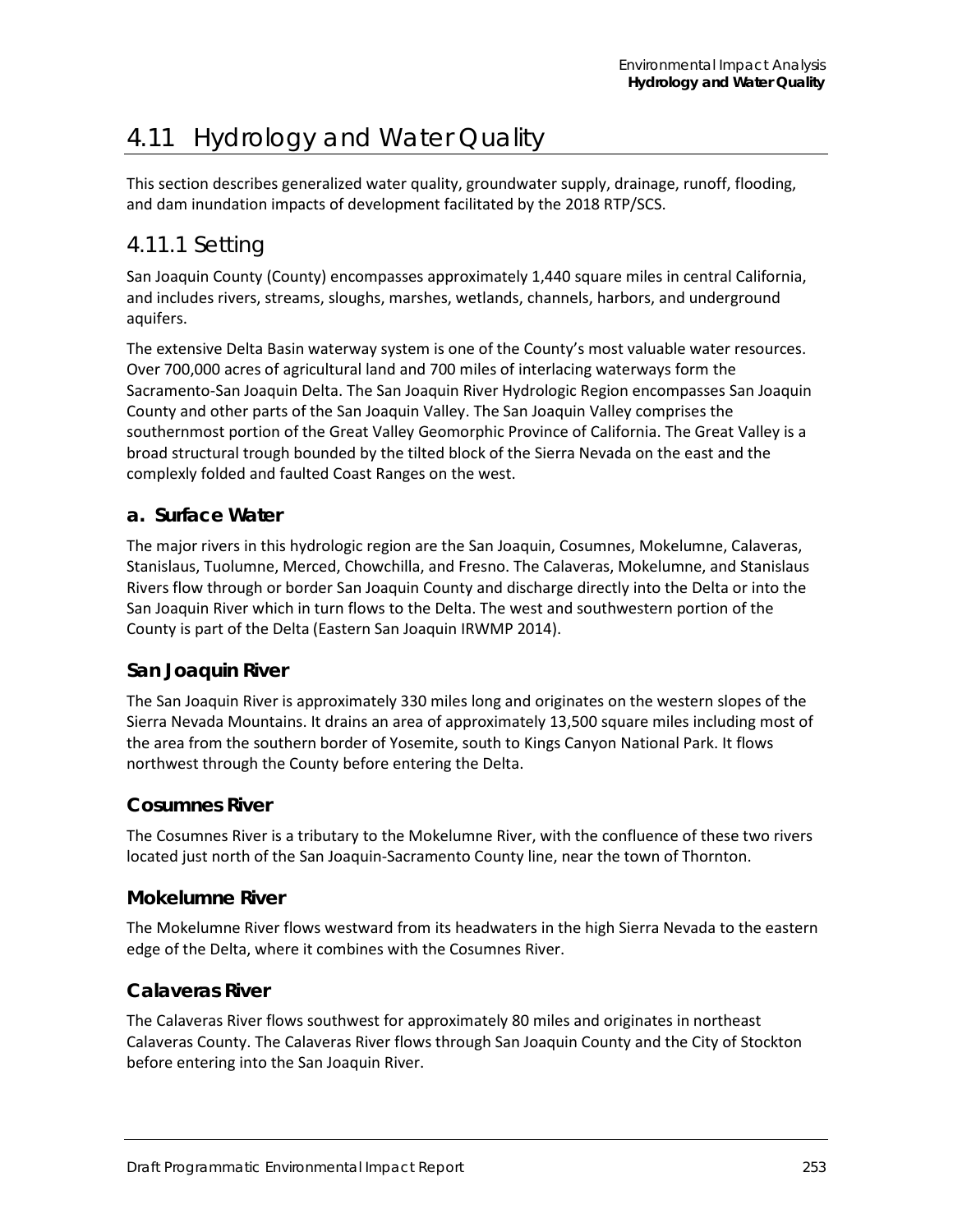# **Stanislaus River**

The Stanislaus River is approximately 65 miles long and is extensively dammed. It drains an 1,075 square- mile watershed, and is one of the largest tributaries to the San Joaquin River. It has a North, Middle, and South Fork and originates in the Sierra Nevada. The Stanislaus River forms the southern boundary of San Joaquin County, just north of Modesto.

# **Tuolumne River**

The Tuolumne River originates in the Sierra Nevada Mountains and is the largest tributary to the San Joaquin River. It has a watershed of approximately 1,500 square miles and an unimpaired annual runoff of approximately 1.8 million acre-feet. Flows in the lower reaches of the Tuolumne River are regulated by the New Don Pedro Dam, which was constructed in 1971 and is owned by Turlock and Modesto Irrigation Districts. New Don Pedro Reservoir has a capacity of approximately 2 million acre-feet and is operated for irrigation, hydroelectric generation, fish/wildlife protection, recreation, and flood control. Irrigation water is diverted downstream from New Don Pedro at La Grange into the Modesto Main Canal and Turlock Main Canal. The City and County of San Francisco operate O'Shaughnessy Dam in the Hetch Hetchy Valley, Lake Eleanor, and Cherry Lake in the upper watershed of the Tuolumne. These facilities are operated for municipal and industrial supply as well as hydropower (Eastern San Joaquin IRWMP 2014).

# **Dry Creek**

Dry Creek is a minor tributary to the Mokelumne River and forms the northern boundary between San Joaquin and Sacramento Counties.

# **County Reservoirs**

The County has eight significant reservoirs, including Camanche Reservoir which is located at the juncture of Amador, Calaveras, and San Joaquin counties. [Table 28](#page-1-0) provides the water source, reservoirs size, and operating agency of each reservoir.

| <b>Reservoir</b>           | <b>River</b>            | Size (acre/feet) | <b>Owning/Operating Agency</b>                                                                                                   |
|----------------------------|-------------------------|------------------|----------------------------------------------------------------------------------------------------------------------------------|
| Pardee Reservoir           | Mokelumne River         | 197,950          | East Bay Municipal Utility District                                                                                              |
| Camanche                   | Mokelumne River         | 417,120          | East Bay Municipal Utility District                                                                                              |
| New Hogan Lake             | Calaveras River         | 317,000          | US Bureau of Reclamation, US Army Corp. of<br>Engineers, Stockton East Water District, Calaveras<br><b>County Water District</b> |
| New Melones Reservoir      | Stanislaus River        | 2,400,00         | US Bureau of Reclamation, Central Valley Water<br>Project                                                                        |
| <b>Beardsley Reservoir</b> | Stanislaus River        | 77,600           | Oakdale Irrigation District and South San Joaquin<br><b>Irrigation District</b>                                                  |
| Donnells Reservoir         | <b>Stanislaus River</b> | 56,893           | Oakdale Irrigation District and South San Joaquin<br><b>Irrigation District</b>                                                  |
| <b>Tulloch Reservoir</b>   | <b>Stanislaus River</b> | 68,400           | Oakdale Irrigation District and South San Joaquin<br><b>Irrigation District</b>                                                  |
| <b>Friant Dam</b>          | San Joaquin River       | 520,500          | US Bureau of Reclamation                                                                                                         |
|                            |                         |                  | Source: State of California, California Statistical Abstract, 2002 presented in the 2014 Eastern San Joaquin IRWMP.              |

<span id="page-1-0"></span>**Table 28 Reservoirs in San Joaquin County**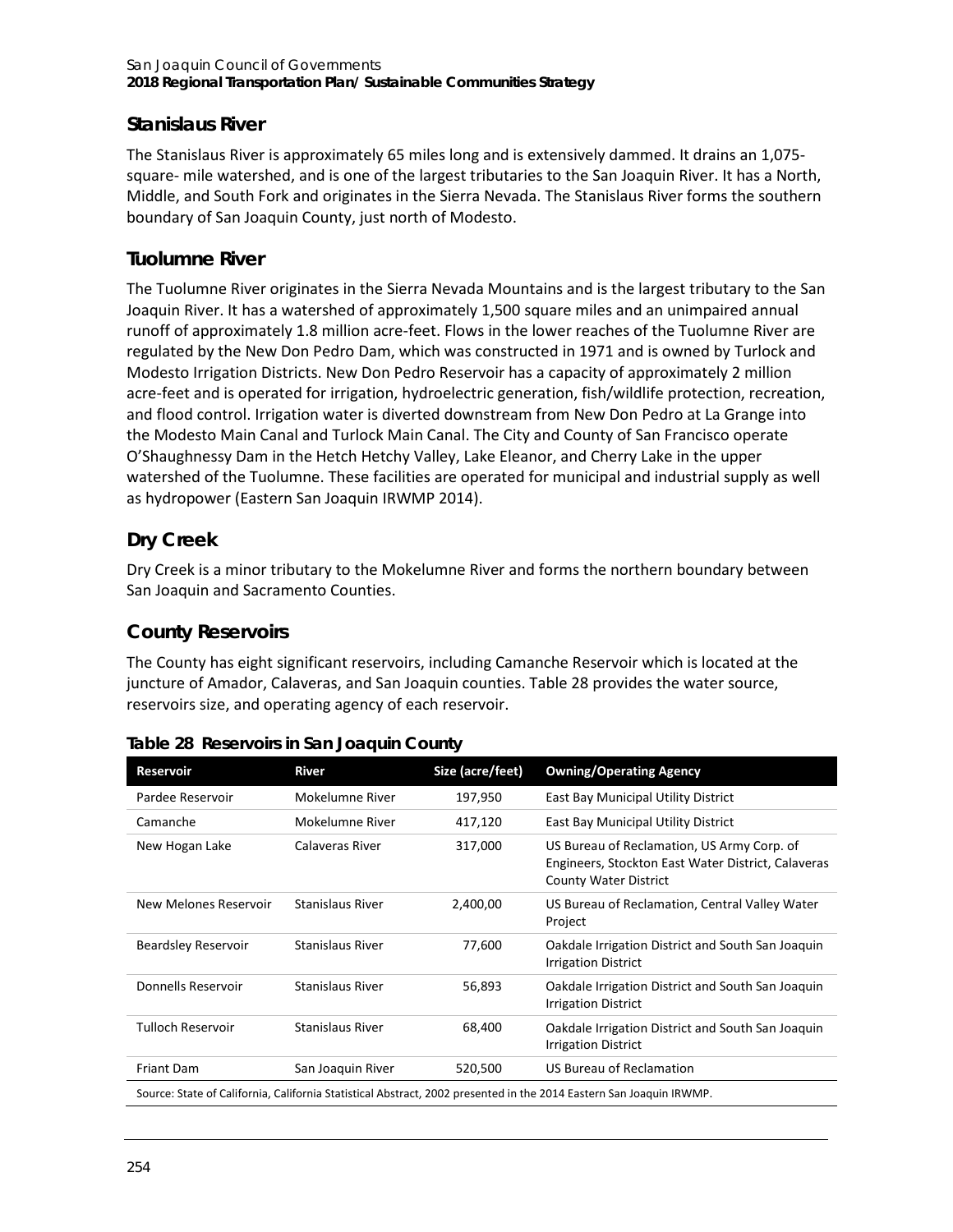# **b. Ground Water**

Three groundwater subbasins fall within the County, including the Eastern San Joaquin, Tracy, and Cosumnes.

# **Eastern San Joaquin Subbasin**

Measurements over the past 40 years show a fairly continuous decline in groundwater levels in Eastern San Joaquin County. Groundwater levels have declined at an average rate of 1.7 feet per year and have dropped as much as 100 feet in some areas. It is estimated that groundwater overdraft during the past 40 years has reduced storage in the basin by as much as 2 million acre feet (af). Due to the continued overdraft of groundwater within the subbasin, significant groundwater depressions are present below the City of Stockton, east of Stockton, and east of Lodi. Several of these groundwater depressions extend to depths of about 100 feet below ground surface (or more than 40 feet below mean sea level)

The total available groundwater storage capacity from a depth of 20 feet to the base of the groundwater basin is about 42,400,000 af based on a total aquifer material volume of 579,900,000 af and an average specific yield of 7.3 percent (DWR 1967). This estimate was based on a study area that encompassed approximately 586,000 acres. Since the currently defined subbasin size is over 707,000 acres, the storage value mentioned above underestimates the total storage capacity for the subbasin as defined in Bulletin 118 (California Department of Water Resources 2006)[8](#page-2-0).

# **Tracy Subbasin**

Review of hydrographs for the Tracy Subbasin indicate that, except for seasonal variation resulting from recharge and pumping, the majority of water levels in wells have remained relatively stable over at least the last 10 years. There are no published groundwater storage values for the entire basin; however it is estimated that the groundwater storage capacity for the Tracy-Patterson Storage Unit at 4,040,000 af. This storage unit includes the southern portion of the currently defined Tracy Subbasin from approximately one-mile north of Tracy to the San Joaquin-Stanislaus County line. Since the Tracy Subbasin comprises roughly one third of the Tracy-Patterson Storage Unit, it can be inferred that the approximate storage capacity of the southern portion of the Tracy Subbasin is on the order of 1,300,00 af (California Department of Water Resources 2006)<sup>[9](#page-2-1)</sup>.

# **Cosumnes Subbasin**

-

A review of 23 long-term hydrographs dating back to the early 1960s shows a fairly consistent pattern of water level trends through much of the subbasin. Wells outside the influence of the Cosumnes River declined on the order of 20 to 30 feet from the mid-1960s to about 1980. From 1980 through 1986, water levels recovered on the order of 5 to 10 feet. During the 1987 through 1992 drought, water levels once again declined by 10 to 15 feet. From 1993 through 2000, much of the basin recovered by 15 to 20 feet, leaving water levels at about the same elevation or slightly higher than they were in the mid-1980s. One exception is along the eastern subbasin margin where water levels remained fairly constant during the 1993 through 2000 recovery period. Prior to that, those eastern wells behaved similarly to other wells in the subbasin.

<span id="page-2-0"></span><sup>8</sup> http://www.water.ca.gov/groundwater/bulletin118/basindescriptions/5-22.01.pdf

<span id="page-2-1"></span><sup>9</sup> http://www.water.ca.gov/groundwater/bulletin118/basindescriptions/5-22.15.pdf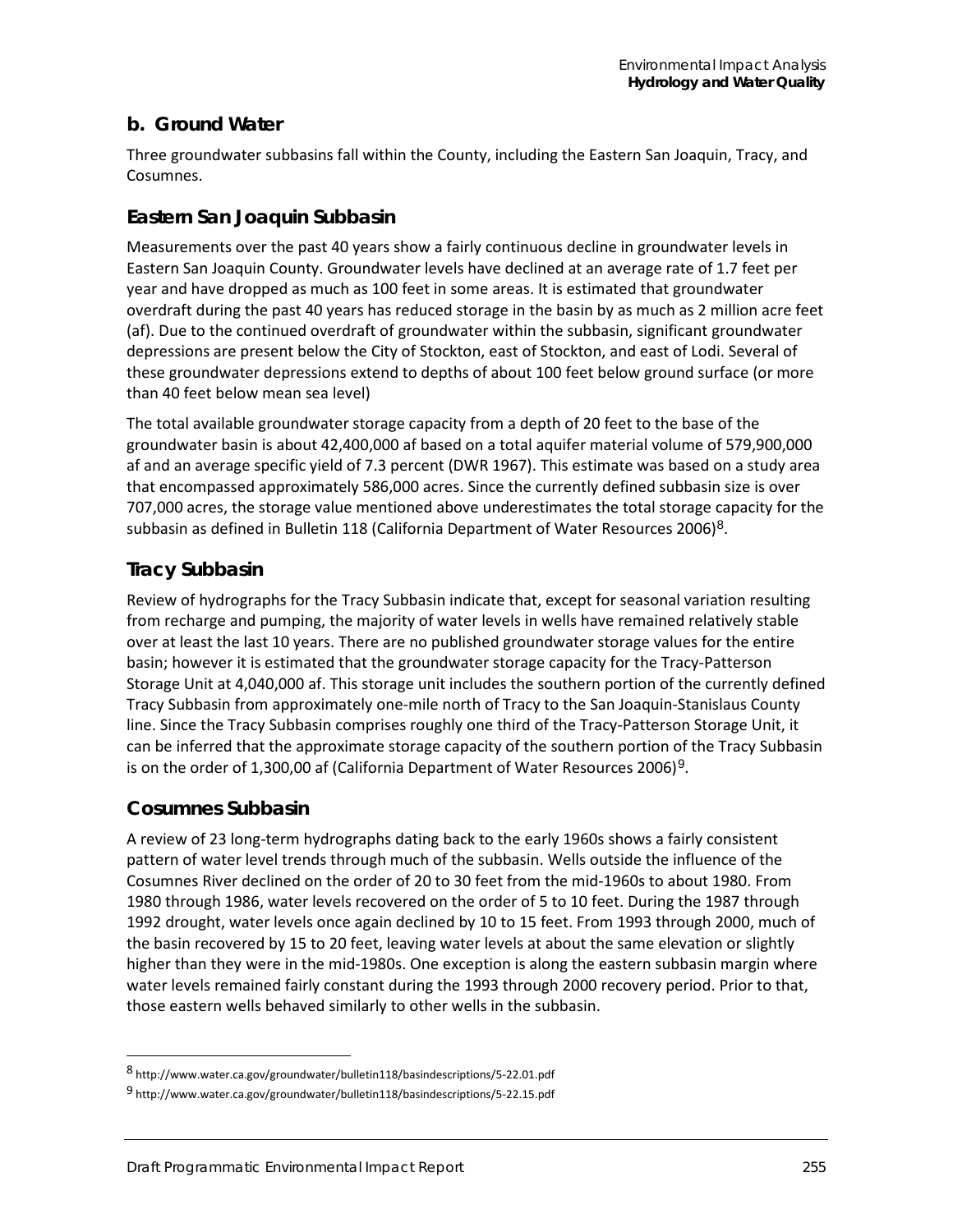Groundwater storage capacity is estimated to be on the order of 6,000,000 af based on data from DWR 1967 and DWR 1974. This estimate is based on a surface area of 281,000 acres, an aquifer thickness of 290 feet (20 to 310 feet depths), and an average specific yield of 7.4 percent (California Department of Water Resources 2006)<sup>[10](#page-3-1)</sup>.

# **c. Water Quality**

Water quality is a concern because of its potential effect on human health, aquatic organisms, and ecosystem conditions. Quality is determined by factors such as native condition of groundwater and surface water, and sources of contamination (natural and human induced).

In addition, the County is largely characterized by impervious surfaces, such as buildings, roads, sidewalks, parking lots, and other impervious surfaces. These features alter the natural hydrology of the region, preventing infiltration, augmenting hydromodification, and ultimately increase the risk of pollutant discharge and flooding.

# **Surface Water**

Impaired surface waters within San Joaquin County are those listed by the Central Valley Regional Water Quality Control Board (CVRWQCB) as impaired due to one or more pollutants. [Table 29](#page-3-0) lists all 303(d) listed waterbodies within San Joaquin County. Contamination of these waterbodies is largely due to urban and agriculture runoff, as well as resource extraction.

| <b>Water Body Name</b>                                                                      | <b>Water Body Type</b>  | <b>Pollutant</b>                                                                      |
|---------------------------------------------------------------------------------------------|-------------------------|---------------------------------------------------------------------------------------|
| Avena Drain                                                                                 | <b>River and Stream</b> | Ammonia Pathogens                                                                     |
| Bear Creek; partly in Delta<br>Waterways, eastern portion)                                  | <b>River and Stream</b> | Copper Diazinon, Escherichia coli,                                                    |
|                                                                                             |                         | Low Dissolved Oxygen                                                                  |
| Calaveras River, Lower (from Bellota<br>Weir to Stockton Diverting Canal)                   | <b>River and Stream</b> | Unknown Toxicity                                                                      |
| Calaveras River, Lower (from Stockton                                                       | <b>River and Stream</b> | <b>Chlorpyrifos Diazinon Mercury</b>                                                  |
| Diverting Canal to the San Joaquin<br>River; partly in Delta Waterways,<br>eastern portion) |                         | Organic Enrichment/Low Dissolved Oxygen<br>Pathogens                                  |
| Camanche Reservoir                                                                          | Lake and Reservoir      | Copper Mercury Zinc                                                                   |
| Delta Waterways (Stockton Ship                                                              | Estuary                 | Chlorpyrifos,                                                                         |
| Channel)                                                                                    |                         | DDT (Dichlorodiphenyltrichloroethane) Diazinon,<br><b>Furan Compounds</b>             |
|                                                                                             |                         | Group A Pesticides Invasive Species Mercury                                           |
|                                                                                             |                         | Organic Enrichment/Low Dissolved Oxygen PCBs<br>(Polychlorinated biphenyls) Pathogens |
|                                                                                             |                         | Unknown Toxicity                                                                      |
| Delta Waterways (Central portion)                                                           | Estuary                 | Chlorpyrifos                                                                          |
|                                                                                             |                         | DDT (Dichlorodiphenyltrichloroethane) Diazinon                                        |
|                                                                                             |                         | Group A Pesticides Invasive Species Mercury                                           |
|                                                                                             |                         | Unknown Toxicity                                                                      |

<span id="page-3-0"></span>

|  |  | Table 29 2010 303(d) List of Impaired Water Bodies - San Joaquin County |  |
|--|--|-------------------------------------------------------------------------|--|
|--|--|-------------------------------------------------------------------------|--|

<span id="page-3-1"></span>10 http://www.water.ca.gov/groundwater/bulletin118/basindescriptions/5-22.16.pdf

-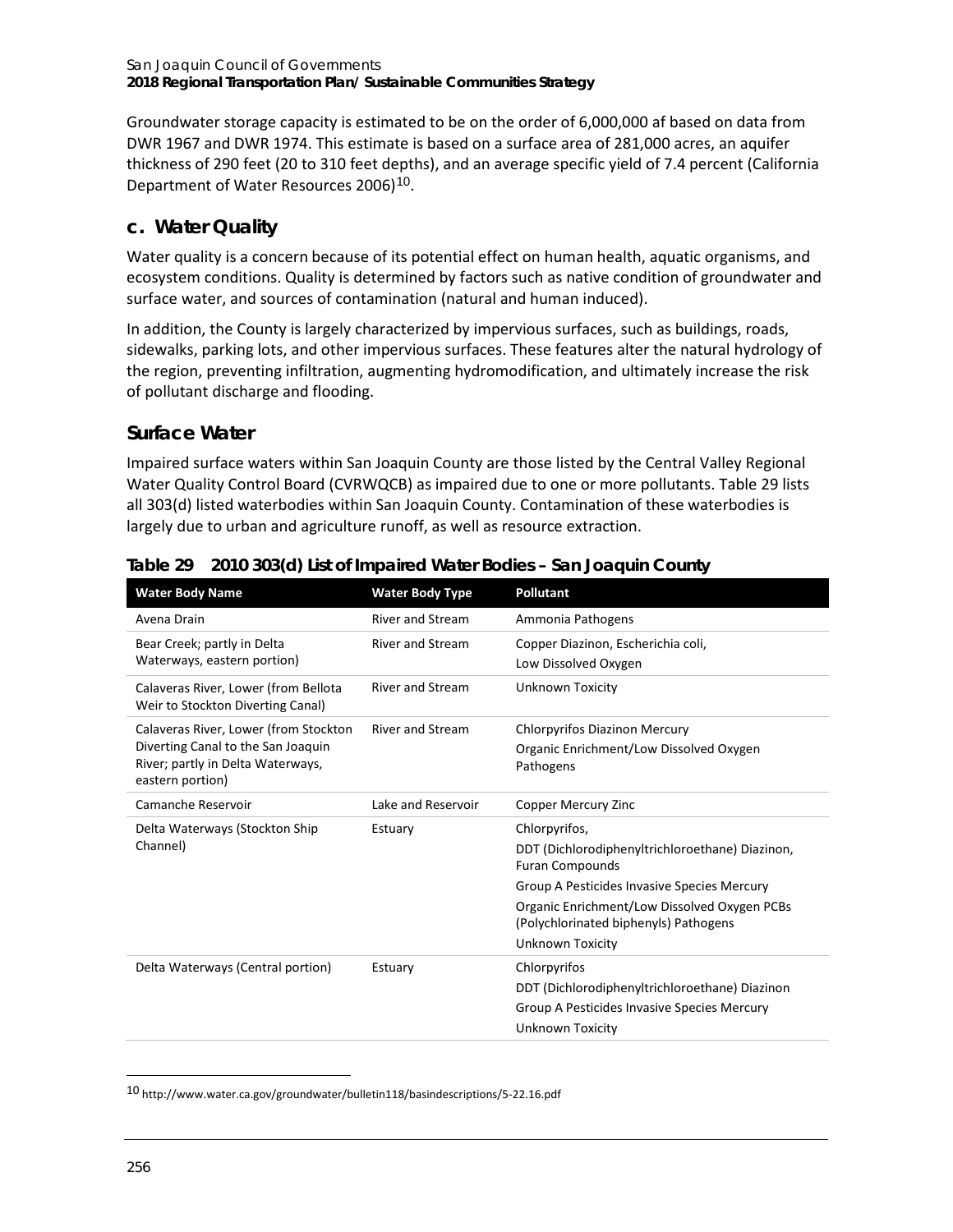| <b>Water Body Name</b>                                                                                                                                           | <b>Water Body Type</b> | <b>Pollutant</b>                                                                                                                                                           |
|------------------------------------------------------------------------------------------------------------------------------------------------------------------|------------------------|----------------------------------------------------------------------------------------------------------------------------------------------------------------------------|
| Delta Waterways (eastern portion)                                                                                                                                | Estuary                | Chlorpyrifos<br>DDT (Dichlorodiphenyltrichloroethane) Diazinon<br>Group A Pesticides Invasive Species Mercury<br>Unknown Toxicity                                          |
| Delta Waterways (export area)                                                                                                                                    | Estuary                | Chlorpyrifos<br>DDT (Dichlorodiphenyltrichloroethane) Diazinon<br>Electrical Conductivity Group A Pesticides Invasive<br><b>Species Mercury</b><br><b>Unknown Toxicity</b> |
| Delta Waterways (southern portion)                                                                                                                               | Estuary                | Chlorpyrifos<br>DDT (Dichlorodiphenyltrichloroethane) Diazinon<br>Electrical Conductivity Group A Pesticides Invasive<br><b>Species Mercury</b><br>Unknown Toxicity        |
| Duck Creek (San Joaquin County)                                                                                                                                  | River & Stream         | Chlorpyrifos Escherichia coli (E. coli) Mercury                                                                                                                            |
| Five Mile Slough (Alexandria Place to<br>Fourteen Mile Slough; in Delta<br>Waterways, eastern portion)                                                           | River & Stream         | Chlorpyrifos Diazinon<br>Organic Enrichment/Low Dissolved Oxygen<br>Pathogens                                                                                              |
| French Camp Slough (confluence of<br>Littlejohns and Lone Tree Creeks to<br>San Joaquin River, San Joaquin Co;<br>partly in Delta Waterways, eastern<br>portion) | River & Stream         | Chlorpyrifos Diazinon<br>Escherichia coli (E. coli) Oxygen, Dissolved Sediment<br><b>Toxicity Unknown Toxicity</b>                                                         |
| Hospital Creek (San Joaquin and<br><b>Stanislaus Counties)</b>                                                                                                   | River & Stream         | DDE (Dichlorodiphenyldichloroethylene) Dieldrin<br>Dimethoate Escherichia coli (E. coli) Pyrethroids<br>Salinity<br>Sediment Toxicity Trifluralin Unknown Toxicity         |
| Little Johns Creek                                                                                                                                               | River & Stream         | Escherichia coli (E. coli) Unknown Toxicity                                                                                                                                |
| Middle River (in Delta Waterways,<br>southern portion)                                                                                                           | River & Stream         | Low Dissolved Oxygen                                                                                                                                                       |
| Mokelumne River, Lower (in Delta<br>Waterways, eastern portion)                                                                                                  | River & Stream         | <b>Chlorpyrifos Copper Mercury</b><br>Oxygen, Dissolved Unknown Toxicity Zinc                                                                                              |
| Mormon Slough (Commerce Street to<br>Stockton Deep Water Channel; partly<br>in Delta Waterways, eastern portion)                                                 | River & Stream         | Organic Enrichment/Low Dissolved Oxygen<br>Pathogens<br><b>Chlorpyrifos Unknown Toxicity</b>                                                                               |
| Mormon Slough (from Stockton<br>Diverting Canal to Bellota Weir--<br>Calaveras River)                                                                            | River & Stream         | Chlorpyrifos Unknown Toxicity                                                                                                                                              |
| Mosher Slough (downstream of I-5; in<br>Delta Waterways, eastern portion)                                                                                        | River & Stream         | <b>Chlorpyrifos Diazinon Mercury</b><br>Organic Enrichment/Low Dissolved Oxygen<br>Pathogens                                                                               |
| Mountain House Creek (from<br>Altamont Pass to Old River, Alameda<br>and San Joaquin Counties; partly in<br>Delta Waterways, southern portion)                   | River & Stream         | Chloride Salinity                                                                                                                                                          |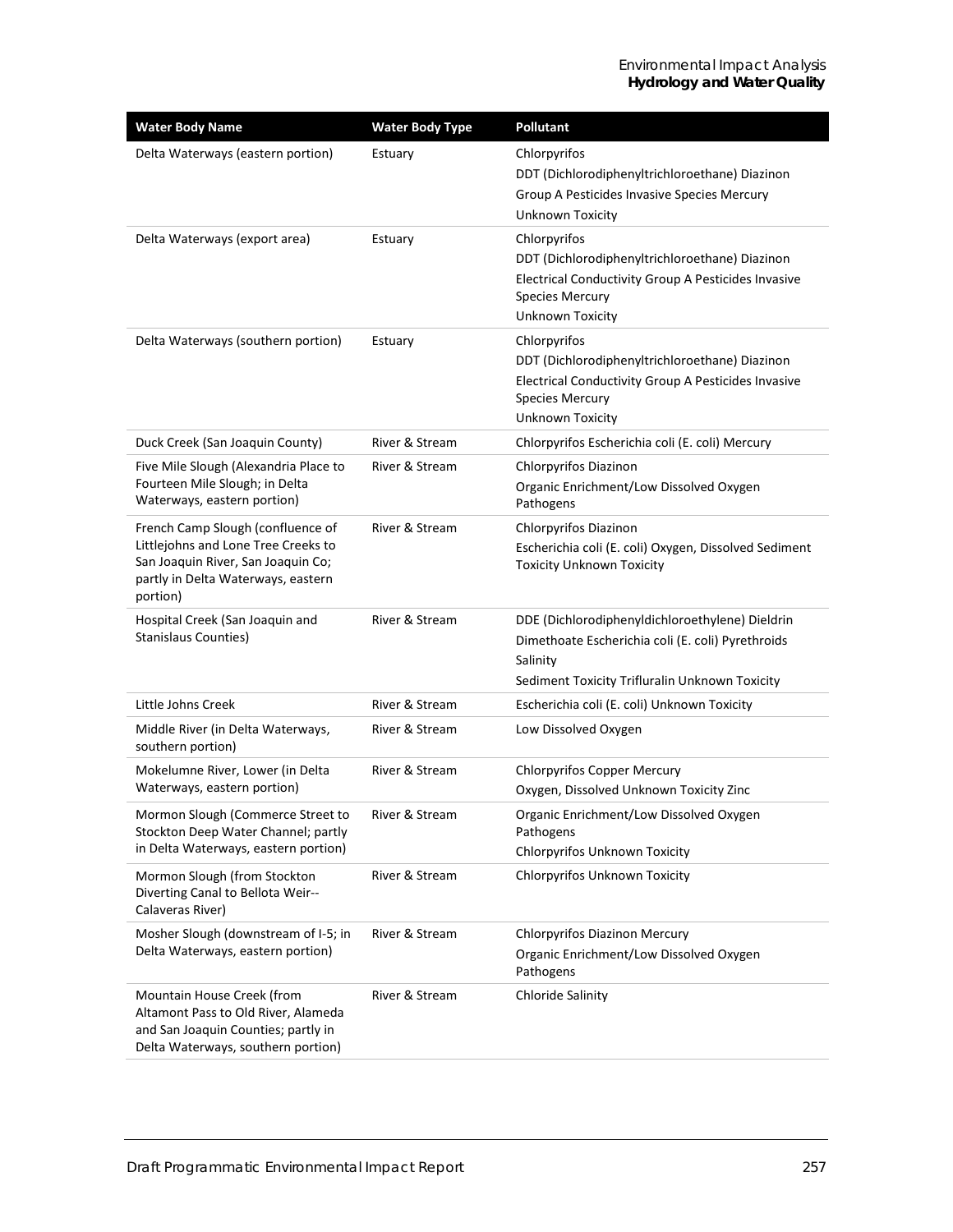#### San Joaquin Council of Governments **2018 Regional Transportation Plan/ Sustainable Communities Strategy**

| <b>Water Body Name</b>                                                               | <b>Water Body Type</b>  | <b>Pollutant</b>                                                                                                                                                                                                                            |
|--------------------------------------------------------------------------------------|-------------------------|---------------------------------------------------------------------------------------------------------------------------------------------------------------------------------------------------------------------------------------------|
| Pixley Slough (San Joaquin County;<br>partly in Delta Waterways, eastern<br>portion) | River & Stream          | Chlorpyrifos Diazinon<br>Escherichia coli (E. coli) Oxygen, Dissolved Oxygen,<br>Dissolved                                                                                                                                                  |
| San Joaquin River (Bear Creek to Mud<br>Slough)                                      | River & Stream          | Arsenic Boron Chlorpyrifos<br>DDT (Dichlorodiphenyltrichloroethane) Electrical<br>Conductivity<br>Escherichia coli (E. coli) Group A Pesticides Mercury<br>Unknown Toxicity                                                                 |
| San Joaquin River (Tuolumne River to<br>Stanislaus River)                            | River & Stream          | Chlorpyrifos<br>DDT (Dichlorodiphenyltrichloroethane) Diazinon<br>Electrical Conductivity Group A Pesticides Mercury<br>Temperature, water Unknown Toxicity                                                                                 |
| San Joaquin River (Stanislaus River to<br>Delta Boundary)                            | <b>River and Stream</b> | Chlorpyrifos<br>DDE (Dichlorodiphenyldichloroethylene) DDT<br>(Dichlorodiphenyltrichloroethane) Diuron<br>Electrical Conductivity Escherichia coli (E. coli) Group<br>A Pesticides Mercury<br>Temperature, water Toxaphene Unknown Toxicity |
| Smith Canal (in Delta Waterways,<br>eastern portion)                                 | <b>River and Stream</b> | Organic Enrichment/Low Dissolved Oxygen<br>Organophosphorus Pesticides<br>Pathogens                                                                                                                                                         |
| Stanislaus River, Lower                                                              | <b>River and Stream</b> | Chlorpyrifos Diazinon<br>Group A Pesticides Mercury Temperature, water<br>Unknown Toxicity                                                                                                                                                  |
| <b>Sutter Bypass</b>                                                                 | River & Stream          | Mercury                                                                                                                                                                                                                                     |
| <b>Temple Creek</b>                                                                  | <b>River and Stream</b> | Ammonia                                                                                                                                                                                                                                     |
| Tom Paine Slough (in Delta<br>Waterways, southern portion)                           | River & Stream          | Chloride<br>Oxygen, Dissolved Salinity                                                                                                                                                                                                      |
| Walker Slough (partly in Delta<br>Waterways, eastern portion)                        | <b>River and Stream</b> | Pathogens                                                                                                                                                                                                                                   |

# **Groundwater**

Localized impairments including total dissolved solids (TDS), sodium chloride, nitrate, and inorganic compounds are common in the County's groundwater, impairing the water quality. A brief water quality description for each of the County's subbasins is provided below.

#### *Eastern San Joaquin Subbasin*

As a result of declining water levels, poor quality water has been moving east along a 16-mile front on the east side of the Delta. The degradation was particularly evident in the Stockton area where the saline front was moving eastward at a rate of 140 to 150 feet per year. Data from 1980 and 1996 indicate that the saline front has continued to migrate eastward up to about one mile beyond its 1963 extent. Large areas of elevated nitrate in groundwater exist within the subbasin located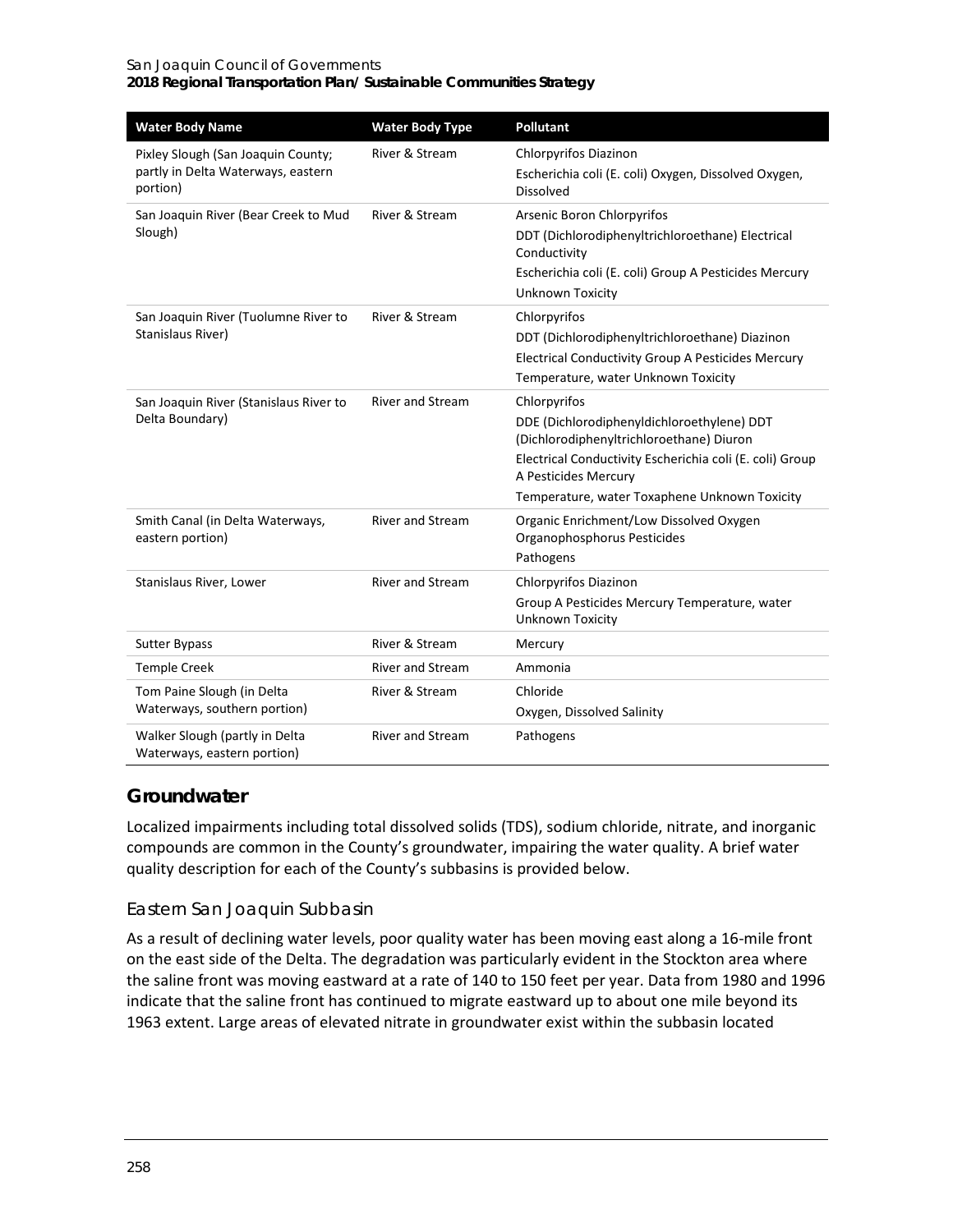southeast of Lodi and south of Stockton and east of Manteca extending towards the San Joaquin – Stanislaus County line (California Department of Water Resources 2006)<sup>[11](#page-6-0)</sup>.

#### *Tracy Subbasin*

Areas of poor water quality exist throughout the subbasin. Areas of elevated chloride occur in several areas including: along the western side of the subbasin; in the vicinity of the City of Tracy; and along the San Joaquin River. Areas of elevated nitrate occur in the northwestern part of the subbasin and in the vicinity of the City of Tracy. Areas of elevated boron occur over a large portion of the subbasin from south of Tracy and extending to the northwest side of the subbasin (California Department of Water Resources 2006)[12](#page-6-1).

#### *Cosumnes Subbasin*

Groundwater contained in the water-bearing deposits underlying most of Sacramento County is of excellent mineral quality for irrigation and domestic use. Within the subbasin, calciummagnesium and calcium-sodium bicarbonate water types are most common. Groundwater from wells in the San Joaquin County portion of the subbasin typically show specific conductance values of less than 500 µmhos/cm. Based on analyses of 20 water supply wells in the subbasin, TDS ranges from 140 to 438 mg/L and averages about 218 mg/L. No significant impairments were identified (California Department of Water Resources 2006)<sup>[13](#page-6-2)</sup>.

#### *Sustainable Groundwater Management Act*

In September 2014 the state passed legislation requiring that California's critical groundwater resources be sustainably managed by local agencies. The Sustainable Groundwater Management Act (SGMA) gives local agencies the power to sustainably manage groundwater and requires Groundwater Sustainability Plans (GSPs) to be developed for medium- and high-priority groundwater basins. The RTP/ SCS region is part of a collaborative effort to implement SGMA and form groundwater sustainability agencies (GSA). GSAs for medium- and high-priority groundwater basins in the SJCOG region include:

- Banta-Carbona Irrigation District
- **Byron-Bethany Irrigation District**
- California Water Service Company
- Central Delta Water Agency
- Central San Joaquin Water Conservation District
- City of Lathrop
- City of Lodi
- City of Manteca
- City of Stockton GSA
- City of Tracy
- DM-II

-

- **E** Linden County Water District
- **Lockeford Community Service District**
- **North San Joaquin Water Conservation** District Oakdale Irrigation District Eastern San Joaquin Sub-basin Ground
- **San Joaquin County**
- **San Joaquin County Flood Control and Water** Conservation District
- South Delta Water Agency
- **South San Joaquin Groundwater** Sustainability Agency
- **South San Joaquin Irrigation District**
- **Stockton East Water District**
- **West Side Irrigation District**
- West Stanislaus Irrigation District
- **Woodbridge Irrigation District**

<span id="page-6-0"></span><sup>11</sup> http://www.water.ca.gov/groundwater/bulletin118/basindescriptions/5-22.01.pdf

<span id="page-6-2"></span><span id="page-6-1"></span><sup>12</sup> http://www.water.ca.gov/groundwater/bulletin118/basindescriptions/5-22.15.pdf

<sup>13</sup> http://www.water.ca.gov/groundwater/bulletin118/basindescriptions/5-22.16.pdf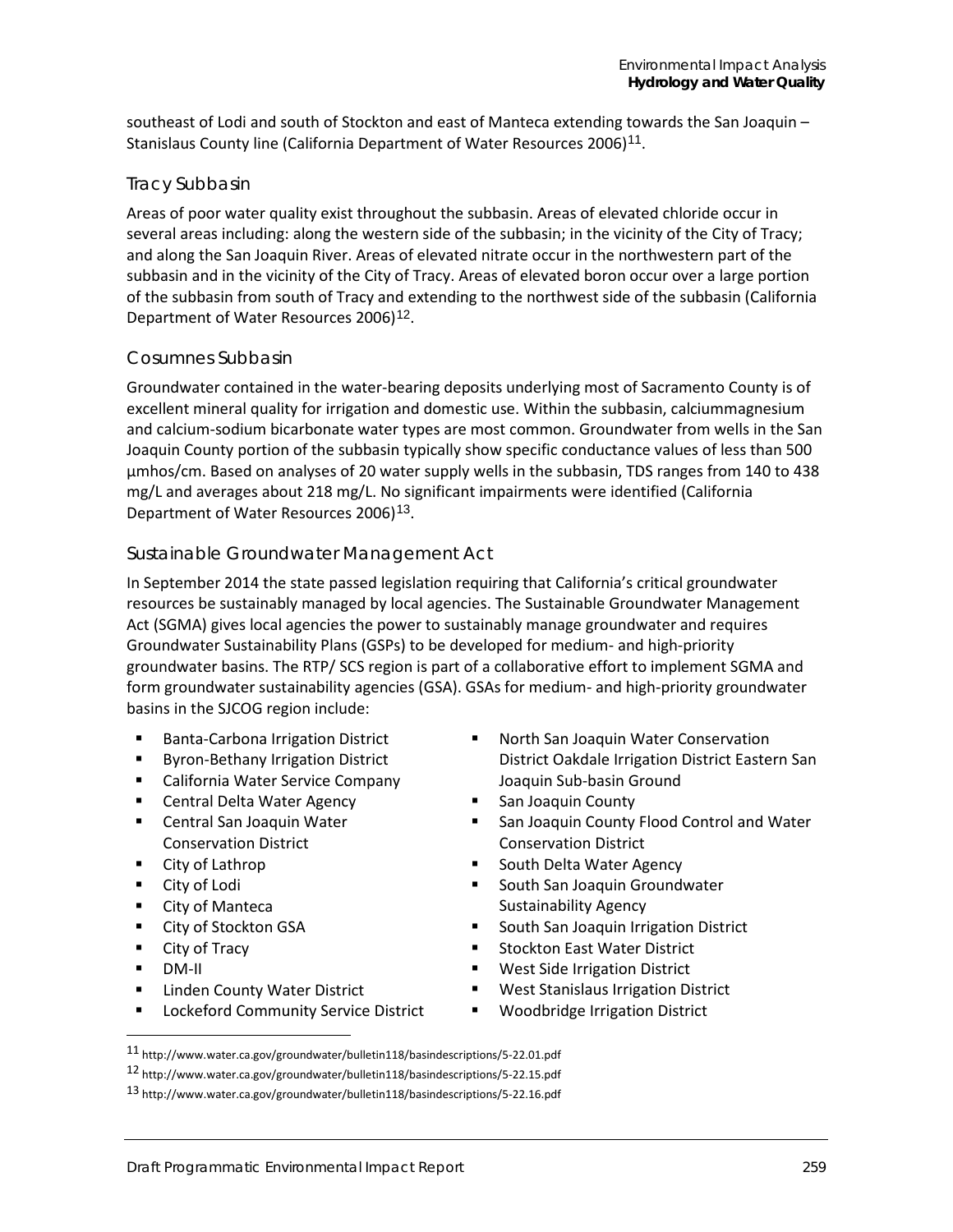These agencies will be preparing the required sustainability plans for their respective groundwater basins.

# **d. Water Supply**

Water delivery in San Joaquin County is provided by several agencies and projects including federal, state, regional, and local water projects; special districts (e.g., irrigation, water, and water conservation); and private water systems. Irrigation and domestic water systems within San Joaquin County are operated and maintained by irrigation districts, water districts, and water conservation districts. The County's main water resources are provided in [Table 30,](#page-7-0) presenting the primary users of these resources, and the beneficial uses associated with each source.

| <b>Water Source</b>     | A | B | C | D | Е | <b>Primary Users</b>                                               |
|-------------------------|---|---|---|---|---|--------------------------------------------------------------------|
| San Joaquin River       | X |   | X | X | X | Riparian Farmers Shipping Industry Irrigation<br>Industry          |
| Mokelumne River         | X |   | X |   | X | <b>Irrigation Industry</b>                                         |
| Camanche Reservoir      | X |   | X |   |   | <b>Local Residents</b>                                             |
| Calaveras River         | X | X |   |   | X | <b>Water Districts</b>                                             |
| <b>Stanislaus River</b> | X |   | X |   | X | <b>Irrigation Districts</b>                                        |
| Delta                   | X |   | X | X | X | <b>Recreation Wildlife</b><br>Shipping Industry DWR<br><b>USBR</b> |
| Delta-Mendota Canal     | X | X | X |   | X | City of Tracy Irrigation Districts Commercial<br><b>Businesses</b> |
| California Aqueduct     | X | X | X |   | X | <b>Commercial Businesses Irrigation Districts</b>                  |
| Lodi Lake               |   |   | X |   |   | <b>Local Residents</b>                                             |
| Groundwater             | X | X |   |   |   | <b>Private Individuals Cities</b><br>Towns                         |

<span id="page-7-0"></span>

|  |  | Table 30 San Joaquin County Water Resources |
|--|--|---------------------------------------------|
|  |  |                                             |

Source: 2009 San Joaquin County General Plan Update, Natural Resources Element Notes:

DWR= California Department of Water Resources

USBR= US Bureau of Reclamation

Beneficial Uses: A=Irrigation, B=Municipal/Industrial, C=Recreation, D=Transportation, E= Estuary/Wildlife Area.

# **Surface Water**

Water supplies in the County are subject to the complex system of riparian and appropriative rights and are further complicated by numerous agreements and water service contracts. It is estimated that the County has approximately 1.2 million acre-feet per year (afy) of surface water available. This amount includes approximately 500,000 afy applied by farmers in the Delta (Northeastern San Joaquin County Groundwater Banking Authority, Eastern San Joaquin Groundwater Management Plan, Section 2.6 Water Supplies).The actual quantity of water delivered varies significantly from year to year due to contractual and water rights conditions. The actual quantities utilized within the County also vary significantly with climatic fluctuations, infrastructure limitations, and facility operation.

Surface water supplies are likely to decrease in the future. Several current contracts are for "interim" supplies, which are available subject to requirements of upstream or senior rights holders.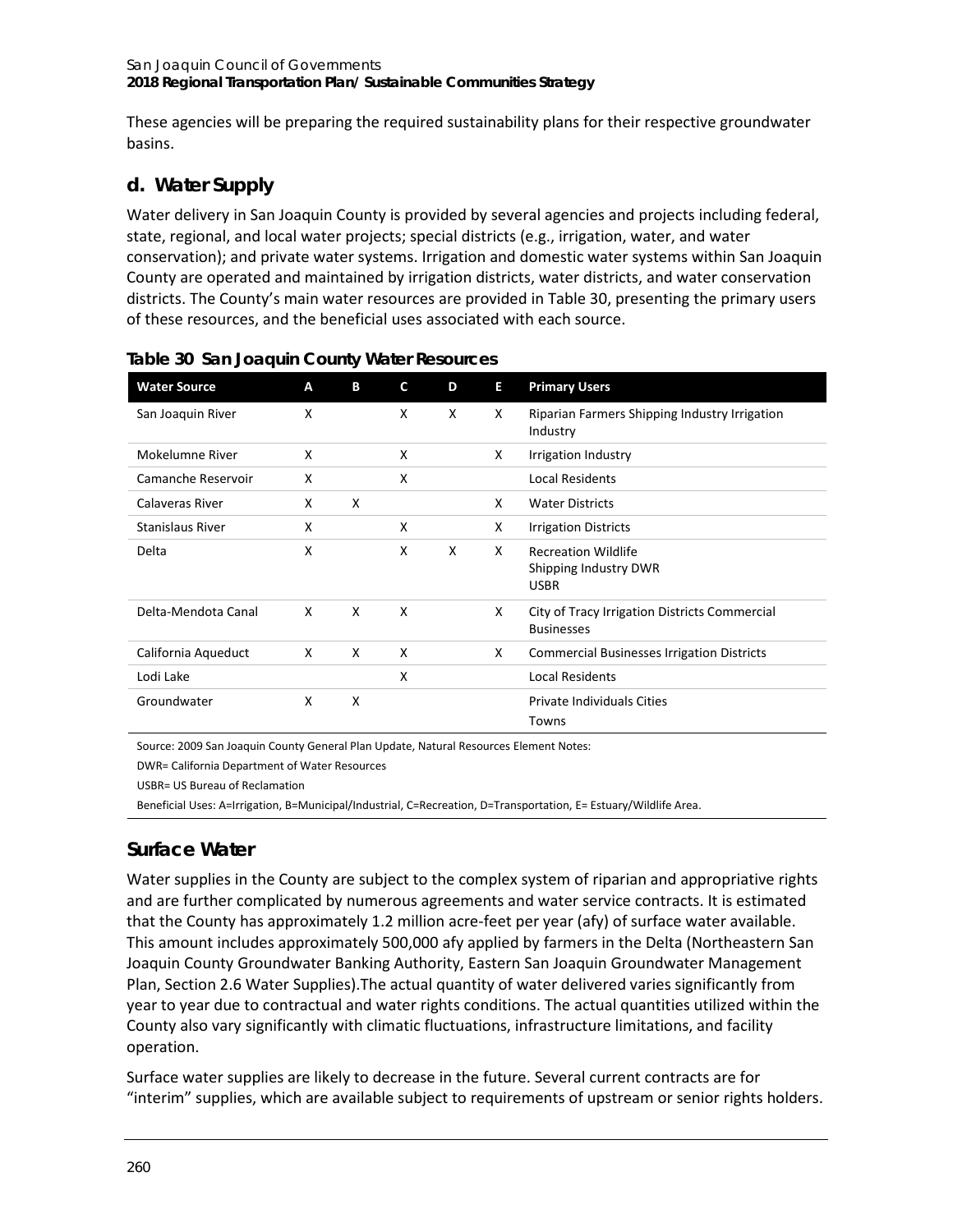As development increases in areas with senior water rights, County surface water supplies will be reduced.

# **Groundwater and Groundwater Banking**

Beginning in 1850 the development of groundwater for agriculture expanded rapidly. Within the Central Valley irrigated agriculture has grown from less than 1 million acres to an estimated 7 to 8 million acres at present over the last 100 hundred years. In average years almost 870,000 acre‐feet of groundwater is pumped per year from the Regional Planning Area. In Bulletin 118‐80, DWR designated the Eastern San Joaquin Basin as "critically overdrafted" (2014 Eastern San Joaquin Integrated Regional Water Management Plan, Section 6.5 Groundwater Conditions).

Long-term overdraft has created opportunities for groundwater banking to the benefit of regional and statewide interests. Groundwater banking is the storage/recharge of excess water supplies into aquifers during wet periods for later withdrawal/recovery for use during dry periods. Historically, during wet periods, surface water imports have been substantial enough to satisfy irrigation and urban water needs and thus, excess water has been recharged to groundwater aquifers. The groundwater is then pumped/ extracted through private and publicly owned wells located throughout the region during dry periods when local or imported surface water supplies are insufficient.

# **e. Water Demand**

The demand for water in San Joaquin County appears to have peaked in the 1990s and is projected to continue to decline as more efficient urban and irrigation practices are adopted (2014 Eastern San Joaquin Integrated Regional Water Management Plan). Demand within the County is serviced by a variety of water purveyors, including the County's 14 irrigation districts and 22 domestic water districts, investor-owned water companies, mutual water companies, municipalities and private well owners. The water demand summarized below represents the data presented in the 2014 Eastern San Joaquin IRWMP.

# **Urban Demand**

[Table 31](#page-9-0) summarizes the 2010 water demands for the urban areas in the County. Annual water was summarized based on current Urban Water Management Plans, water production data obtained from water service providers, or other general planning documents. Urban water demand for the County's CSAs is not included in the table. Various factors determine how these unincorporated portions of the County receive their water. Some unincorporated areas are located close enough to one of the cities and have connected to the cities' water infrastructure.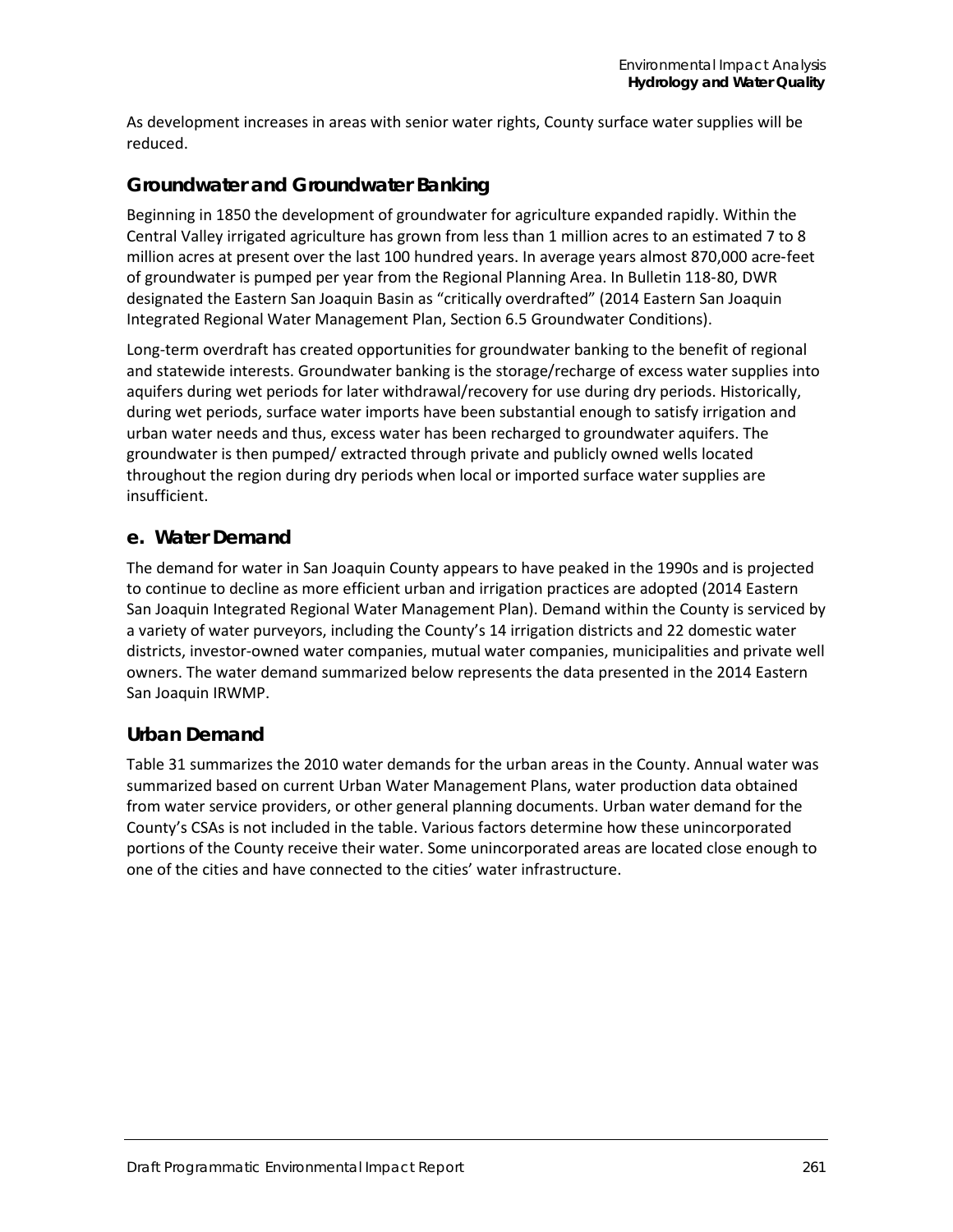| <b>Urban Areas</b> | 2010 Urban Water Demand (afy)                                                                                     |  |
|--------------------|-------------------------------------------------------------------------------------------------------------------|--|
| Escalon            | 2,705                                                                                                             |  |
| Lathrop            | 19,043                                                                                                            |  |
| Lodi               | 21,109                                                                                                            |  |
| Manteca            | 29,588                                                                                                            |  |
| Ripon              | 8,235                                                                                                             |  |
| Stockton           | 73,886                                                                                                            |  |
| <b>Total</b>       | 154,566                                                                                                           |  |
|                    | Carroll 2014 Factors Can Tagarria Integrated Bagianal Water Management Blan Caption C.3 Holena Land and Water Her |  |

<span id="page-9-0"></span>

|  |  | Table 31 San Joaquin County Urban Water Demand |
|--|--|------------------------------------------------|
|  |  |                                                |

Source: 2014 Eastern San Joaquin Integrated Regional Water Management Plan, Section 6.2 Urban Land and Water Use

# **Agricultural Demand**

Agricultural water use is based on various crop Evapotranspiration (ET) and efficiency data collected by DWR. The ET of a crop represents the total amount of water transpired by the plant, retained in the plant tissue, and evaporated from adjacent soil surfaces during the growing period. In dry years, the effective precipitation (EP) is less than normal, thus, the amount of applied water (AW) must be increased to meet the total ET of the crop. Also, the irrigation efficiency of applied water varies due to cultural practices, canal or ditched delivery, pressurized delivery systems, and soil drainage conditions. [Table 32,](#page-9-1) provides the approximate 2010 water demand for agricultural use in the entire County (most recent water demand data available).

| <b>Agricultural Areas</b>                       | 2010 Estimated Agriculture Water Demand (afy)                                                                    |
|-------------------------------------------------|------------------------------------------------------------------------------------------------------------------|
| Central Delta Water Agency                      | 108,440                                                                                                          |
| Central San Joaquin Water Conservation District | 159,988                                                                                                          |
| North San Joaquin Water Conservation District   | 181,906                                                                                                          |
| Oakdale Irrigation District                     | 19,059                                                                                                           |
| South Delta Water Agency                        | 37,596                                                                                                           |
| South San Joaquin Irrigation District           | 155,237                                                                                                          |
| <b>Stockton East Water District</b>             | 197,956                                                                                                          |
| Woodbridge Irrigation District                  | 70,921                                                                                                           |
| Other Agriculture                               | 120,752                                                                                                          |
| Total                                           | 1,051,855                                                                                                        |
|                                                 | Course: 2007 Fosters Can Jooquin Interreted Beginnal Water Management Blan, Cestion 4.2.3 Agricultural Water Use |

<span id="page-9-1"></span>**Table 32 San Joaquin County Applied Water Demands for Agricultural Use**

Source: 2007 Eastern San Joaquin Integrated Regional Water Management Plan, Section 4.3.2 Agricultural Water Use

# **f. Flooding and Dam Inundation**

The risks of flooding hazards in the County are related to the failure of levees in the Delta, dam failures, and 100-year flood events. These risks of flooding are greatest during the rainy season, between November and April, yet snowmelt from the Sierra Nevada can also extend the period of time for water flows, typically between April and June. A majority of levees within the County have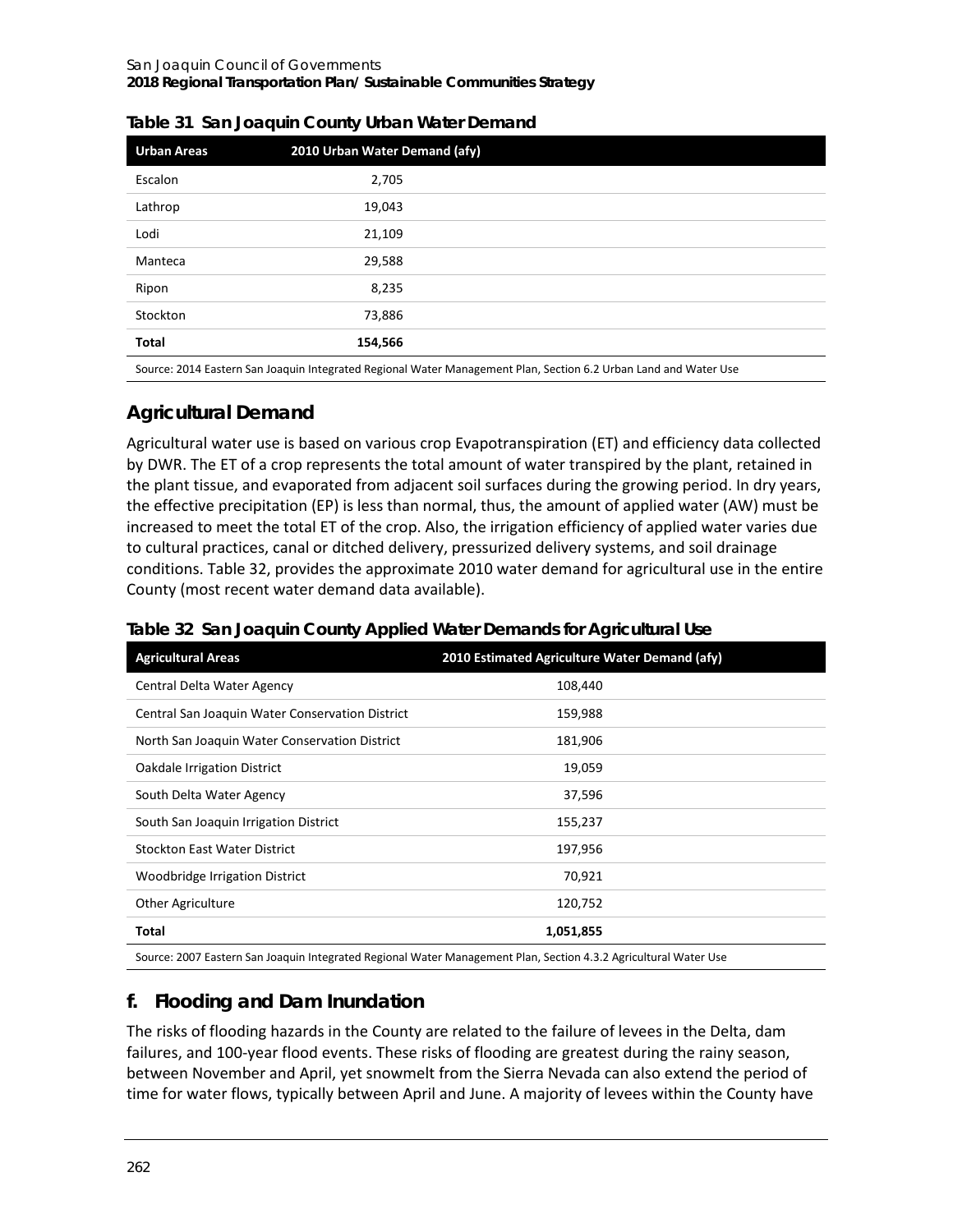not been built and/or maintained in accordance to federal standards as either federal flood control project levees or by local districts. Most levees are privately constructed and maintained by local landowners or local agencies. Many of these levees are in poor condition and have been identified for reconstruction or improvement to meet to higher standards (2014 Eastern San Joaquin Integrated Regional Water Management Plan).

The 100-Year floodplain denotes an area that has a one percent chance of being inundated during any particular 12-month period. The risk of this area being flooded in any century is one percent but statistically the risk is almost 40 percent in any 50-year period.

Floodplain zones are determined by the Federal Emergency Management Agency (FEMA) and used to create Flood Insurance Rate Maps (FIRMs). These tools assist communities in mitigating flood hazards through land use planning. FEMA also outlines specific regulations for any construction located within a 100-year floodplain, whether residential, commercial, or industrial. San Joaquin County's FIRM number is 06077C0470F and was last updated in October of 2009.

A description of each FEMA flood zone is provided below:

- **Zone A:** This zone is listed as a high risk and special flood hazard area; in addition, FEMA has designated these lands as within the 100-year floodplain. Further, these areas are subject to inundation by the 1-percent-annual-chance flood event.
- **EXECTE:** This zone is listed as a high risk and special flood hazard area. Further, these areas are subject to inundation by the 1-percent-annual-chance flood event. Base Flood Elevations (BFEs) have been established for this zone.
- **EXECT** 2012 **Zone AH:** This zone is listed as a high risk and special flood hazard area. Further, these areas are subject to inundation by the 1-percent-annual-chance shallow flooding (usually in areas of ponding) where average depths of water are 1-3 feet.
- **Lace AO:** This zone is listed as a high risk and special flood hazard area. Further, these areas are subject to inundation by the 1-percent-annual-chance shallow flooding (usually caused by sheet flow on sloping terrain) where average depths of water are 1 to 3 feet. Average flood depths have been derived from detailed hydraulic analyses.
- **EXICO 2:** This zone is listed as a moderate and minimal risk area. These areas include: moderate risk areas within the 0.2-percent-annual-chance floodplain, areas of 1-percentannual-chance flooding where average depths are less than 1 foot, areas of 1-percentannual-chance flooding where the contributing drainage area is less than 1 square mile, and areas protected from the 1-percent-annual- chance flood by a levee.

[Figure 14](#page-11-0) illustrates the 100-year flood zone located throughout San Joaquin County.

# **Dam Failure**

According to the County's Office of Emergency Services (OES) Dam Failure Plan, there are 14 dams located in and around San Joaquin County. Each of these dams has the potential to inundate portions of the County if they were to fail. The failure of any one of these dams could result from structural instability caused by improper design or construction, instability resulting from seismic shaking, or overtopping and erosion of the dam.

Larger dams that are higher than 25 feet or with storage capacities over 50 acre-feet of water are regulated by the California Dam Safety Act, which is implemented by the California Department of Water Resources, Division of Safety of Dams (DSD). The DSD is responsible for inspecting and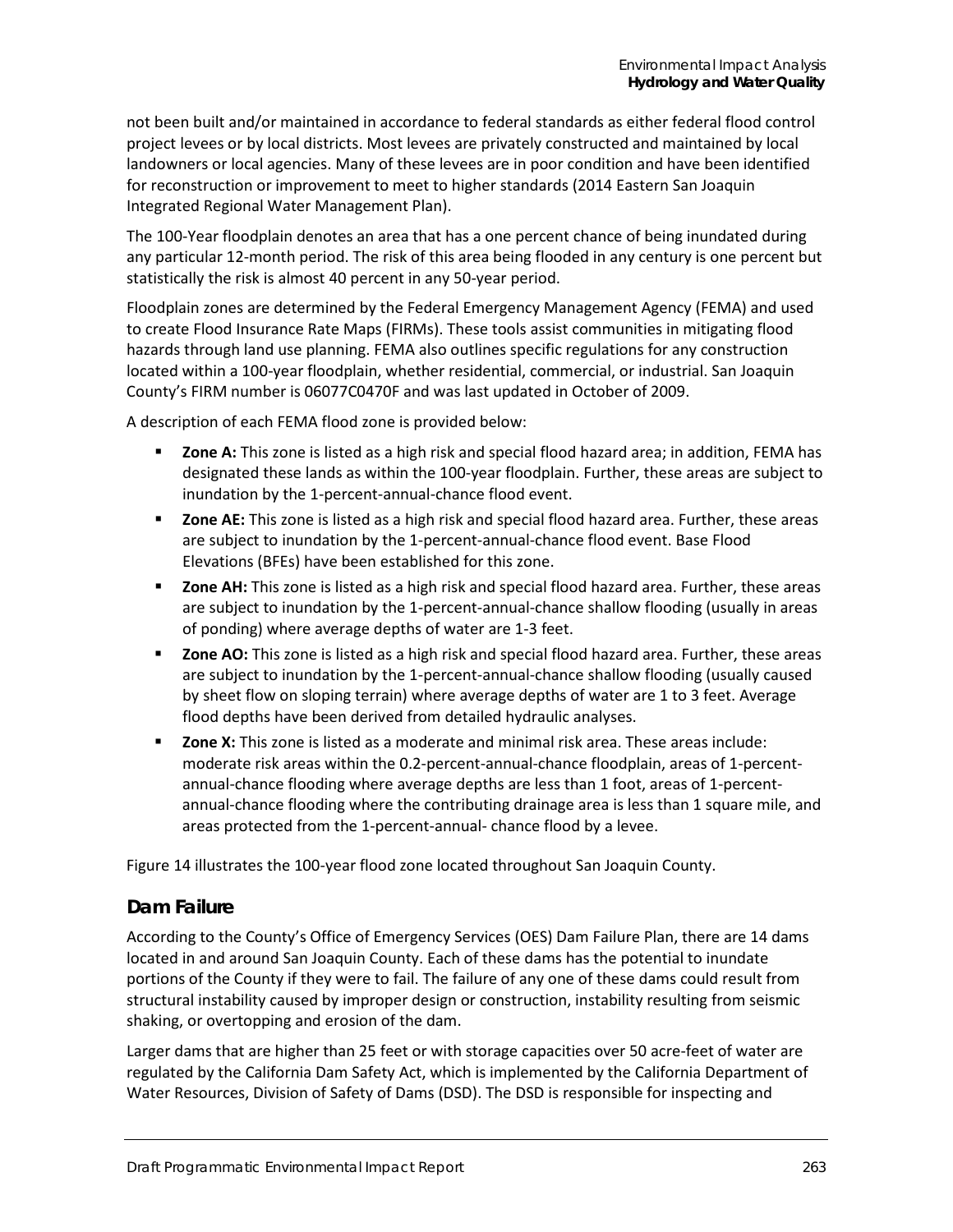<span id="page-11-0"></span>**Figure 14 San Joaquin County Flood Map**

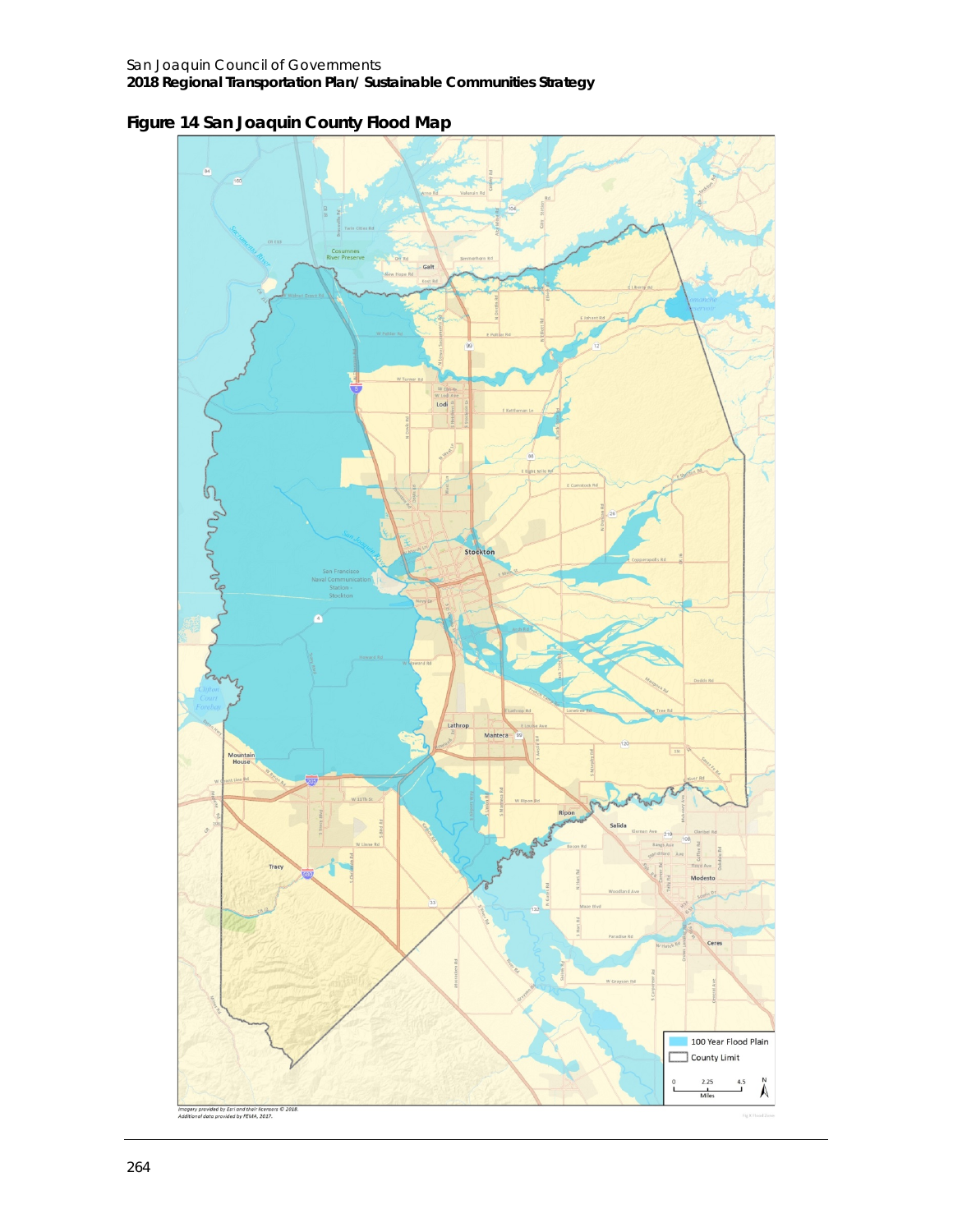monitoring these dams. The Act also requires that dam owners submit to the California Office of Emergency Services inundation maps for dams that would cause significant loss of life or personal injury as a result of dam failure. The County Office of Emergency Services is responsible for developing and implementing a Dam Failure Plan that designates evacuation plans, the direction of floodwaters, and provides emergency information.

# **g. Regulatory Setting**

# **Federal**

A number of federal regulations, agencies and programs are pertinent to the 2018 RTP/SCS and shall be considered as part of this PEIR as well as in the analysis of proposed individual projects.

# *Clean Water Act (CWA)*

Enacted by Congress in 1972, the Clean Water Act mandates cooperative efforts by federal, state, and local governments to implement its pollution control measures. The National Pollutant Discharge Elimination System (NPDES) was established by the Clean Water Act to regulate point source discharges into "navigable waters" of the United States. The Act also established Storm Water Management Plans, municipal authority for non-point source NPDES permits, in communities with populations greater than 100,000 to control urban storm water runoff.

### *Safe Drinking Water Act*

The Safe Drinking Water Act (SDWA) ensures the quality of Americans' drinking water. The law requires actions to protect drinking water and its sources—rivers, lakes, reservoirs, springs and groundwater wells—and applies to public water systems serving 25 or more people. It authorizes the EPA to set national health-based standards for drinking water to protect against both naturally occurring and manmade contaminants. In addition, it oversees the states, municipalities, and water suppliers that implement the standards.

#### *US Army Corps of Engineers*

The USACE regulates placement of dredged or fill material in waters of the United States, and regulates work in its navigable waters. Section 404 of the CWA obligates the USACE to issue permits for the movement of dredge and fill material into and from "waters of the United States." Additionally Section 404 requires permits for activities affecting hydrologically important areas. For example, alterations of wetlands, rivers, or ephemeral creek beds resulting from construction activities require Section 404 permits.

# *US Environmental Protection Agency*

The US Environmental Protection Agency (EPA) is the federal agency responsible for water quality management and administration of the federal Clean Water Act (CWA). In California, the EPA has delegated most of the administration of the CWA to the State Water Resources Control Board (SWRCB). Much of the responsibility for implementation of the SWRCB's policies is delegated to the RWQCB.

#### *US Fish and Wildlife Service*

The US Fish and Wildlife Service (USFWS) administers the Federal Endangered Species Act (FESA) and designates critical habitat for Endangered species to carry out its mission to conserve, protect,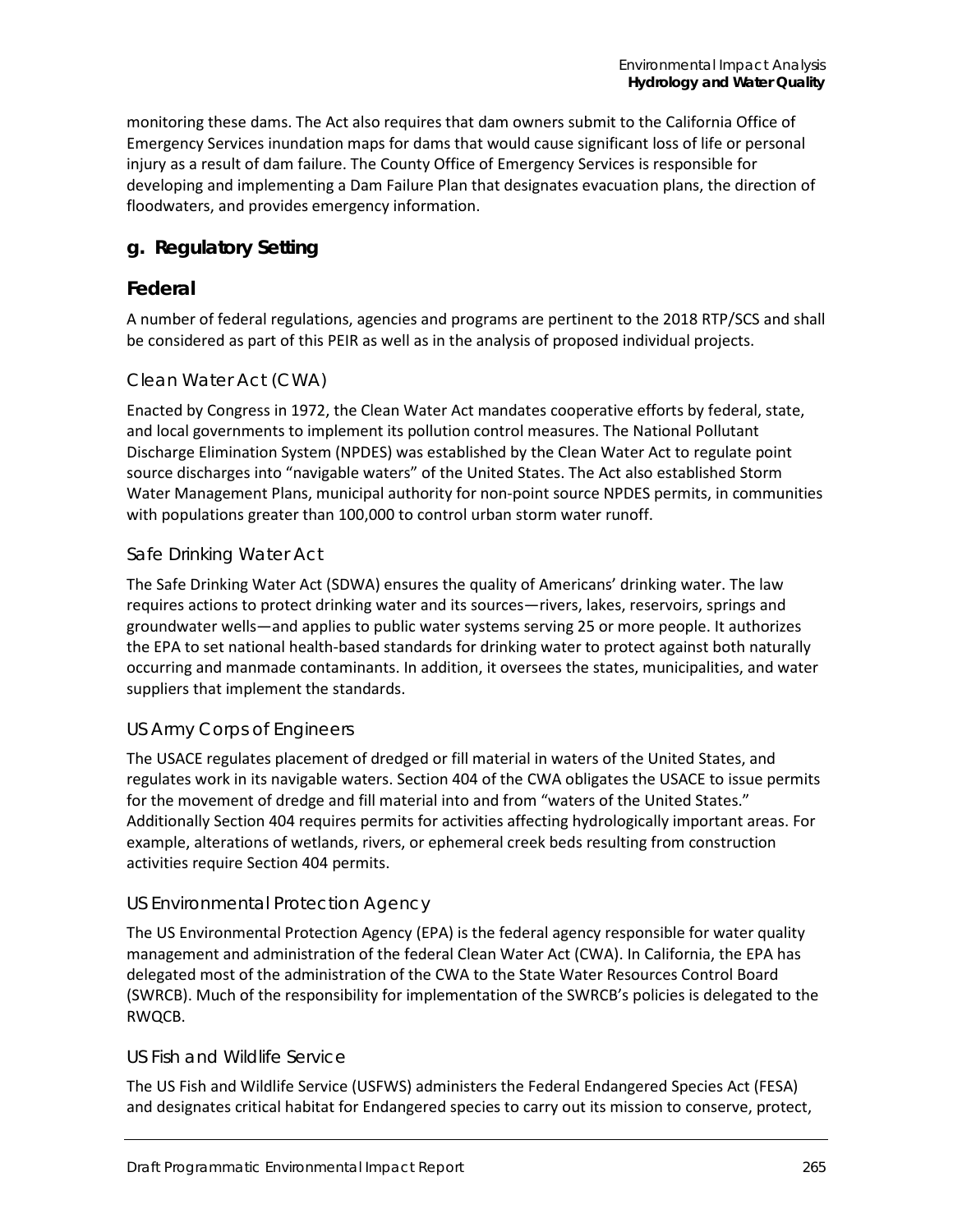#### San Joaquin Council of Governments **2018 Regional Transportation Plan/ Sustainable Communities Strategy**

and enhance the nation's fish and wildlife and their habitats for the continuing benefit of people. Critical habitat areas cannot be disturbed without permission from the USFWS or other federal agencies, depending on land ownership. The USFWS also manages a system of land and waters for the conservation of wildlife and associated ecosystems. These National Wildlife Refuges are primarily managed for the preservation and protection of unique or important resources and ecosystems.

# *Federal Emergency Management Agency*

The US Congress passed the National Flood Insurance Act in 1968 and the Flood Disaster Protection Act in 1973 in order to restrict certain types of development on floodplains and provide for a national flood insurance program. The purpose of these programs is to reduce the need for large publicly funded flood control structures and disaster relief.

### *The US Bureau of Reclamation*

The US Bureau of Reclamation (USBR) operates the Colorado River project, an extensive network of dams, canals, and related facilities. The USBR serves as Water master, overseeing contentious water rights issues, and runs drought protection programs.

# **State**

A number of state regulations, agencies and programs are pertinent to the 2018 RTP/SCS and shall be considered as part of this PEIR as well as in the analysis of proposed individual projects.

### *California State Water Resource Control Board (SWRCB)*

The SWRCB was established through the California Porter Cologne Water Quality Act of 1969. It is the primary state agency responsible for water quality management issues. Section 303(d) of the CWA requires the SWRCB to list impaired water bodies in the state and determine total maximum daily loads (TMDLs) of pollutants or other stressors that are contributing excessively to these impaired waters. SWRCB is also responsible for granting water rights permits, approving water right transfers, investigating violations, and may reconsider or amend water rights.

# *Regional Water Quality Control Board Central Valley Region (RWQCB)*

The RWQCB is responsible for implementing policies of the SWRCB, such as ensuring compliance with discharge thresholds and operating standards. The County is located within the RWQCB's Central Valley Region. As described above, the EPA has delegated most of the administration of the CWA in California to the SWRCB. In turn, much of the responsibility for the implementation of the SWRCB's policies is delegated to the nine RWQCBs. The nine RWQCBs develop and enforce water quality objectives and implementation plans.

# *California Department of Fish and Wildlife*

The mandate of the California Department of Fish and Wildlife (CDFW) is to manage California's diverse fish, wildlife, and plant resources, and the habitats upon which they depend, for their ecological values and for public use and enjoyment. In particular, CDFW is required under the California Endangered Species Act, the California Native Plant Protection Act, the California Environmental Quality Act (CEQA), and the Natural Community Conservation Planning Act to conserve species through listing, habitat acquisition, and protection, review of local land use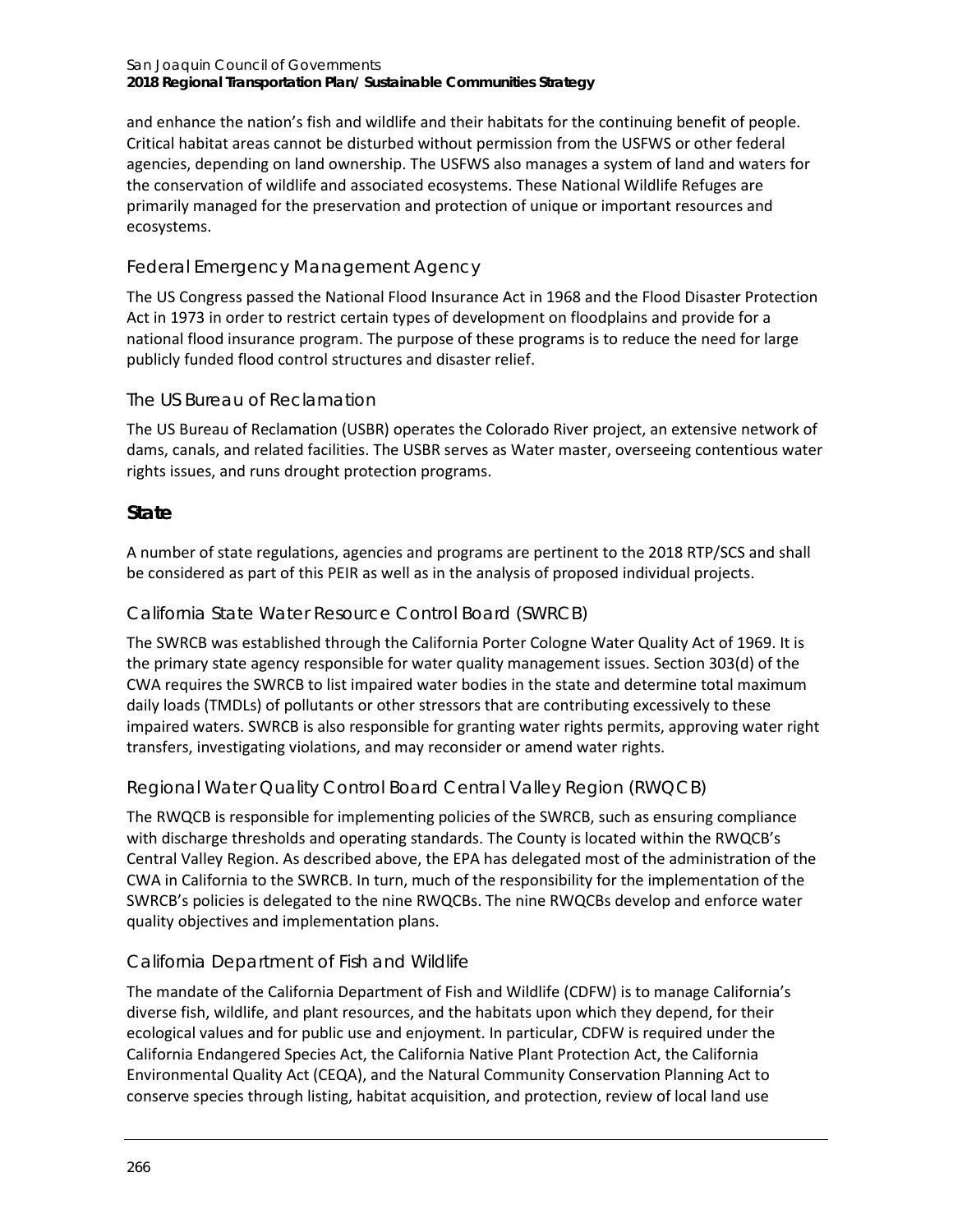planning, multi-species conservation planning, stewardship, recovery, research, and education. The CDFW protects Rare, Threatened and Endangered species by managing habitat in legally designated ecological reserves or wildlife areas.

### *Delta Stewardship Council*

In November 2009, the California Legislature enacted the Sacramento-San Joaquin Delta Reform Act (Delta Reform Act) of 2009, also known as Sen. Bill No. 1 (Stats. 2009, 7th Ex. Sess., ch. 5) (SB X7-1). The Delta Reform Act created the Delta Stewardship Council (DSC). The DSC is made up of seven members that are advised by a 10-member board of scientists. The DSC is tasked with addressing the coequal goals of providing a more reliable water supply for California and protecting, restoring, and enhancing the Delta ecosystem. According to the Delta Reform Act, the coequal goals shall be achieved in a manner that protects and enhances the unique cultural, recreational, natural resource, and agricultural values of the Delta as an evolving place. The DSC regulates covered actions, as statutorily defined, to address the coequal goals.

# *Delta Water Agency*

The Delta Agency was established in 1965 to maintain agricultural water quality throughout the Delta. In 1973, the agency was replaced by three distinctive agencies: North, Central, and South Delta Water Agencies.

### *The Delta Protection Act of 1992*

The Delta Protection Act of 1992 (Act) refined the definition of the Legal Delta by designating a primary zone and a secondary zone. It also established the Delta Protection Commission for the purpose of developing a long-term management plan for the primary zone, which constitutes approximately two- thirds of the Delta's area. The Act recognizes the importance of maintaining agricultural uses in the primary zone, and the difficulty of providing flood protection for the islands in the primary zone, and for these and other reasons, states that the primary zone "should be protected from the intrusion of nonagricultural uses." The Legal Delta includes two zones – the Primary Zone and the Secondary Zone.

#### *Delta Protection Commission*

The Delta Protection Act of 1992 (Pub. Resources Code § 29760 et seq.) recognized the Sacramento-San Joaquin Delta as a natural resource of statewide, national, and international significance, containing irreplaceable resources. It created the policy to recognize, preserve, and protect those resources, and established the Delta Protection Commission. The Delta Protection Commission was charged with creating the Land Use and Resources Management Plan for the Delta Primary Zone, which was adopted in 1995. The management plan provides direction for local jurisdictions in the Delta region on land use decisions. Local jurisdictions with lands in the primary zone have amended their general plans to incorporate the management plan.

#### *Bay Delta Conservation Plan*

The Bay Delta Conservation Plan (BDCP) is a part of California's overall water management portfolio, and develops a 50-year habitat conservation plan with the goals of restoring the Sacramento-San Joaquin Delta ecosystem and securing California water supplies. The BDCP would secure California's water supply by building new water delivery infrastructure and operating the system to improve the ecological health of the Delta.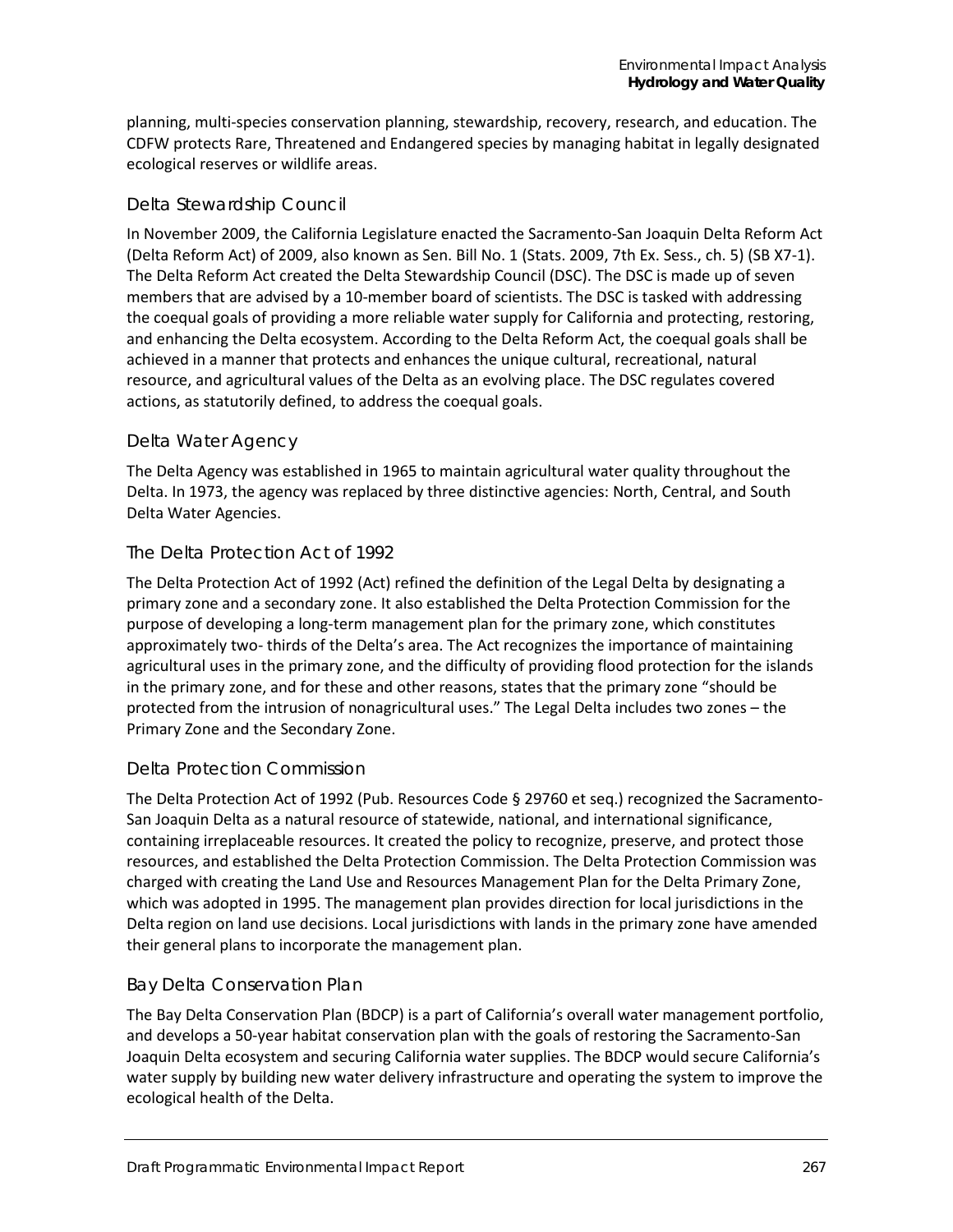The BDCP is a Habitat Conservation Plan (HCP) under the federal Endangered Species Act, and a Natural Community Conservation Plan (NCCP) under the California Natural Community Conservation Planning Act. The BDCP would result in long-term permits from regulatory agencies in return for meeting the Delta's ecological needs. The regulatory nature of the HCP/NCCP creates a durable regulatory framework that would allow for fundamental and systematic improvements in the Delta. This reflects a significant departure from the species-by-species approach utilized in previous efforts to manage Delta-specific species and habitats. Instead, the BDCP seeks to improve the health of the ecological system as a whole.

# *Delta-Vision Blue Ribbon Task Force*

California Executive Order S-17-06 created the Delta Vision Blue Ribbon Task Force and directed it to develop a vision statement for sustainable management of the Delta and a management plan for the long term restoration and maintenance of identified functions and values that are determined to be important to the environmental quality of the Delta and the economic and social well-being of the people of California.

# *The Department of Water Resources*

The DWR is responsible for the planning, construction, and operation of State Water Project (SWP) facilities, including the California Aqueduct, and sets conditions on use of SWP facilities. In addition, DWR is responsible for statewide water planning, evaluating urban water management plans, overseeing dam safety and flood control, and transfer of certain water rights permits (e.g., pre-1914).

# *The California Department of Public Health*

The California Department of Public Health (DPH) implements the Safe Drinking Water Act. In addition, it oversees the operational permitting and regulatory oversight of public water systems. DPH requires public water systems to perform routine monitoring for regulated contaminants that may be present in their drinking water supply. In addition, DPH conducts water source assessments, oversees water recycling projects, permits water treatment devices, certifies water system employees, promotes water system security, and administers grants under the State Revolving Fund and state bonds for water system improvements.

# *The California Department of Toxic Substances Control*

The California Department of Toxic Substances Control (DTSC) is responsible for oversight of hazardous substances and remediation of contaminated sites, including in some cases water sources.

# *Porter Cologne Water Quality Control Act*

The Porter Cologne Water Quality Control Act of 1967 (Water Code Section 13000 et seq.) requires the SWRCB and the nine RWQCBs to adopt water quality criteria to protect state waters. These criteria include the identification of beneficial uses, narrative to the applicable and numerical water quality standards, and implementation procedures.

The Porter-Cologne Water Quality Control Act authorizes the state boards to adopt, review, and revise policies for all waters of the state (including both surface and ground waters) and directs the regional boards to develop Basin Plans. The act also authorizes state boards to adopt Water Quality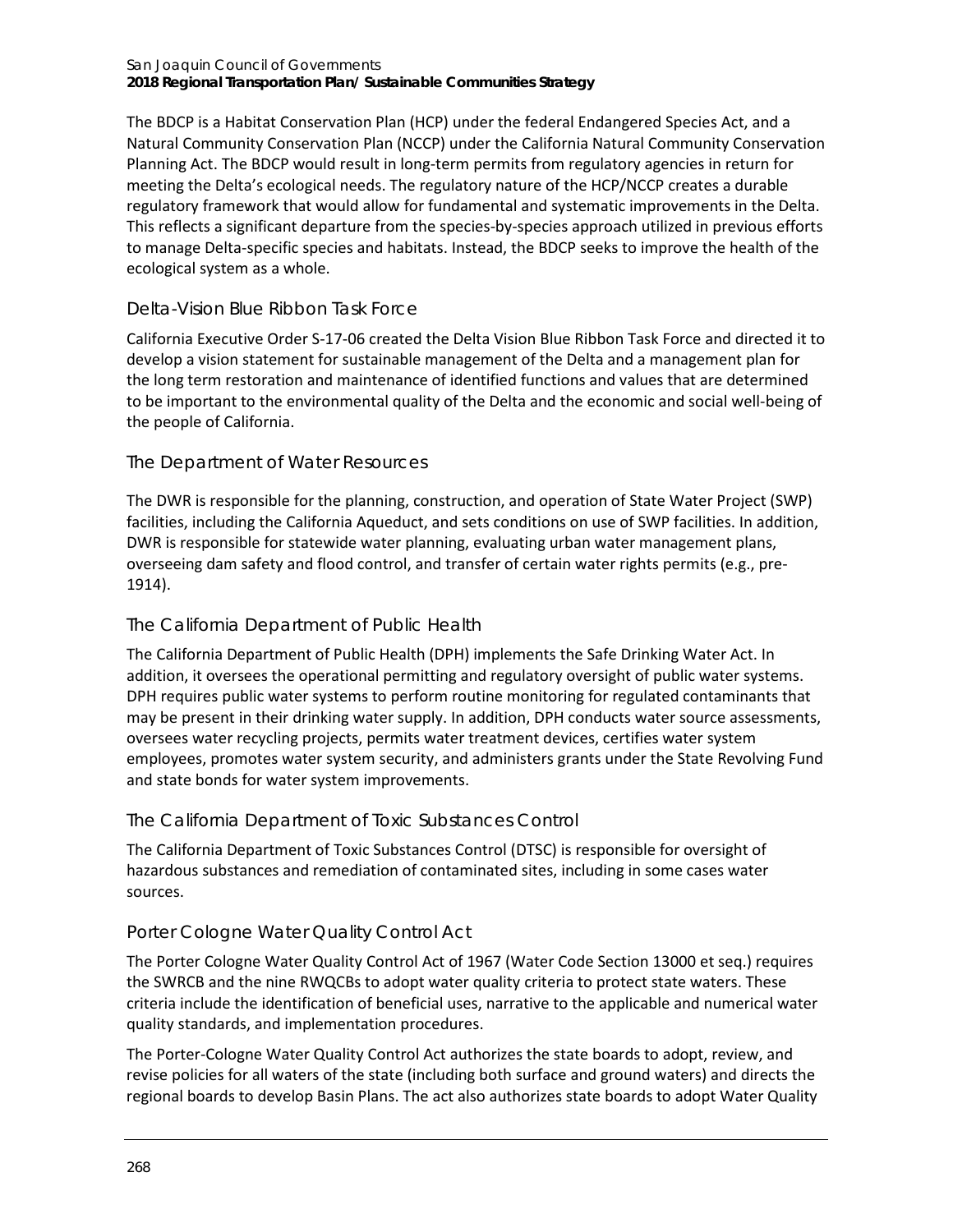Control Plans. In the event of inconsistencies among state and regional board plans, the more stringent provisions apply.

### *California Administrative Code Title 20 and Title 25*

Title 20 (Sections 1604 and 1606) and Title 24 (Sections 2-5307 and 2-5352) of the California Administrative Code establishes efficiency standards for all new showerheads, lavatory faucets, and sink faucets. These regulations also prohibit the sale of fixtures that do not comply with the current regulations; prohibit the installation of fixtures unless the manufacturer has certified compliance with the flow rate standards; and address pipe insulation requirements that can reduce water used before hot water reaches fixtures. Other applicable state water conservation laws include the Health and Safety Codes.

#### *State Senate Bills 610 and 221*

State Senate Bills (SB) 610 and SB 221 were adopted in 2001, and require lead agencies to obtain an assessment from the local water supplier to determine the sufficiency of the water supply for a proposed development. SB 610 applies at the time an EIR is prepared, while SB 221 applies at the time a Tentative Tract Map or other related project actions are approved. Additionally, water agencies must coordinate with land use planning agencies in the development of their Urban Water Management Plans (UWMPs), which include projections of future water demand and water supply availability during normal and dry periods.

#### *Senate Bill X 7-7*

Senate Bill 7 of Special Extended Session 7 (SB X7-7) was signed into law in November 2009, setting a goal of 20 percent reduction in per capita water use statewide by 2020. As a result, the legislation now mandates each urban water retail supplier to develop and report a water use target. DWR has also developed methodologies for calculating base daily per capita water use, baseline commercial, industrial and institutional water use, compliance daily per capita water use, gross water use, service area population, indoor residential water use and landscape area water use. Agencies not in compliance with SB X7-7 will be ineligible for state loan and grant funding.

SB X7-7 contains requirements for agricultural water suppliers. All agricultural water suppliers, either publicly or privately owned which irrigate 10,000 or more acres are required by SB X7-7 to implement critical Efficient Water Management Practices (EWMPs) and additional EWMPs if locally cost effective and technically feasible. Affected agricultural water suppliers must implement EWMPs by July 31, 2012.

SB X7-7 also created the Agricultural Water Management Planning Act, which requires affected agricultural water suppliers to adopt Agricultural Water Management Plans (AWMPs). These plans facilitate management and conservation of water suppliers, and also guide and document the implementation of EWMPs. The plans are mandatory for many suppliers and are required to be completed and adopted for affected agricultural water suppliers by December 31, 2012.

#### *Assembly Bill 3616*

This bill was enacted in 1990 and authorized the development of Agricultural Water Management Planning Act and the formation of the Agricultural Water Management Council (AWMC). Entities join the AWMC by signing the Agricultural Memorandum of Understanding (MOU) Regarding Efficient Water Management Practices (EWMPs) by Agricultural Water Suppliers in California.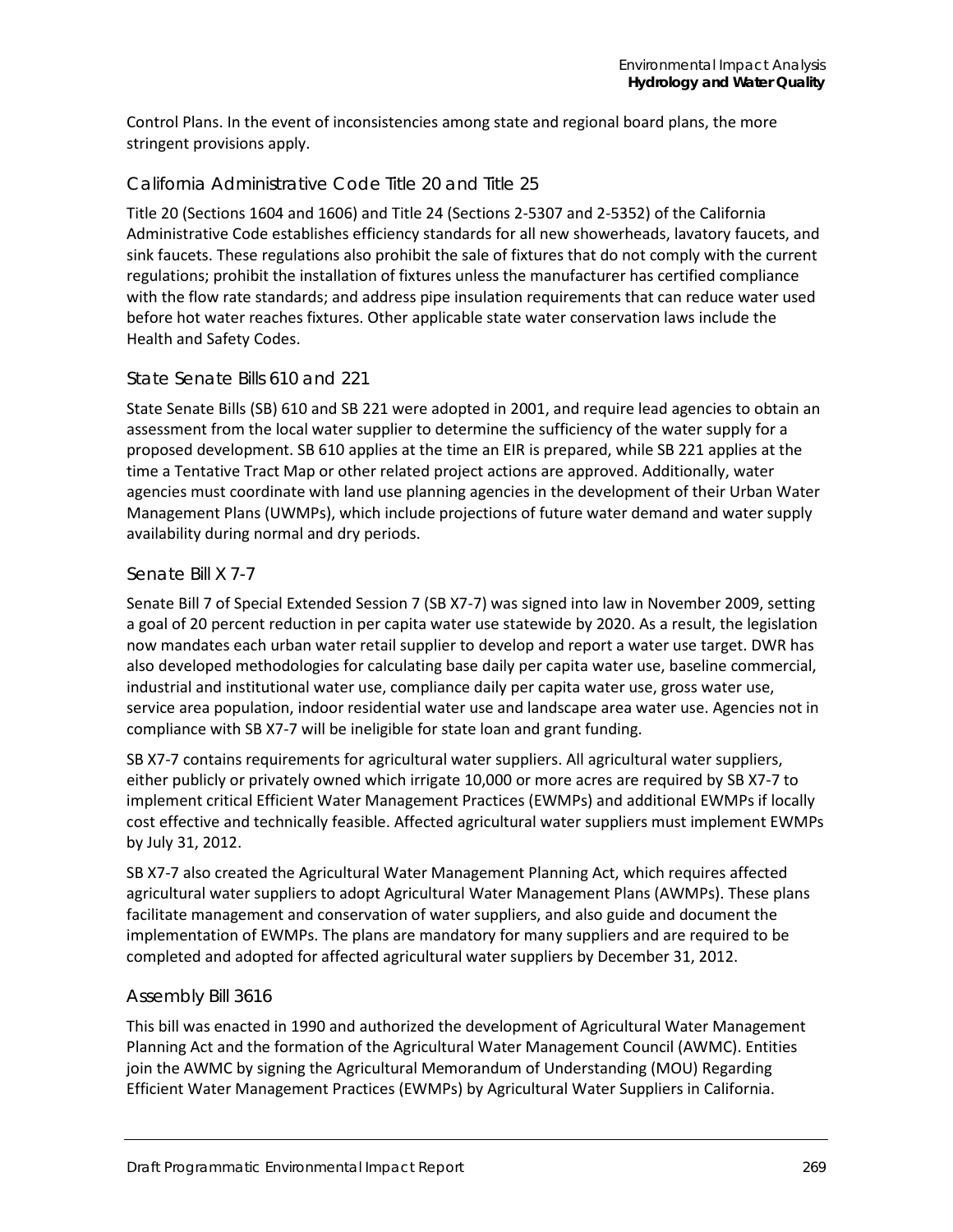#### San Joaquin Council of Governments **2018 Regional Transportation Plan/ Sustainable Communities Strategy**

#### *Assembly Bill 1881*

AB 1881, the Water Conservation in Landscaping Act of 2006, enacted many landscape efficiency recommendations of the California Urban Water Conservation Council (CUWCC) for improving the efficiency of water use in new and existing urban irrigated landscapes in California. The law requires the Energy Commission to adopt performance standards and labeling requirements for landscape irrigation equipment, including irrigation controllers, moisture sensors, emission devices, and valves to reduce the wasteful, uneconomic, inefficient, or unnecessary consumption of energy or water.

The Model Local Water Efficient Landscape limits the water budget for new landscapes (or rehabilitated landscapes), greater than 2,500 square feet, to 70 percent of the local reference evapotranspiration (ET). The model ordinance lays out the procedures for evaluating potential landscape water use during the land development process. In addition, the ordinance contains requirements for planting as well as the design and maintenance of irrigation systems, all with the intent of limiting outdoor water use and avoiding irrigation runoff.

#### *Assembly Bill 1420*

AB 1420, passed in 2007 and in effect as of January 2009, changes the funding eligibility requirements of Section 10631 of the Water Code (Urban Water Management Planning Act). For any urban water supplier to be eligible for grant or loan funding administered by DWR, the SWRCB, or the Bay-Delta Authority (such as Propositions 50 and 84), the supplier must show implementation the 14 water use efficiency demand management measures/best management practices (DMMs/BMPs) listed and described in the UWMP Act and the CUWCC Memorandum of Understanding, or show the schedule by which the supplier will begin implementing the DMMs/BMPs. Any supplier not implementing the measures based on cost-effectiveness must submit proof showing why the measures are not cost-effective.

#### *Assembly Bill 2882*

This bill was passed in 2008 and encourages public water agencies throughout California to adopt conservation rate structures that reward consumers who conserve water. Prior to AB 2882 state law authorized water agencies to promote conservation using rate structures; however, some agencies were concerned that such rate structures may be inconsistent with other parts of state law. AB 2882 clarifies the allocation-based rate structures and establishes standards that protect consumers by ensuring a lower base rate for those who conserve water.

#### *California Public Resources Code*

As defined in Public Resources Code 10910, a city or county determines whether the projected water demand associated with a proposed project was included as a part of the most recently adopted urban water management plan. If the water demand associated with the proposed project was not accounted for in the most recently adopted urban water management plan, the water supply assessment for the proposed project must include a discussion with regard to whether the public water system's total projected water supplies available during normal, single dry and multiple dry water years during a 20-year projection would meet the projected water demand associated with the proposed project, in addition to the water systems' existing and planned future uses.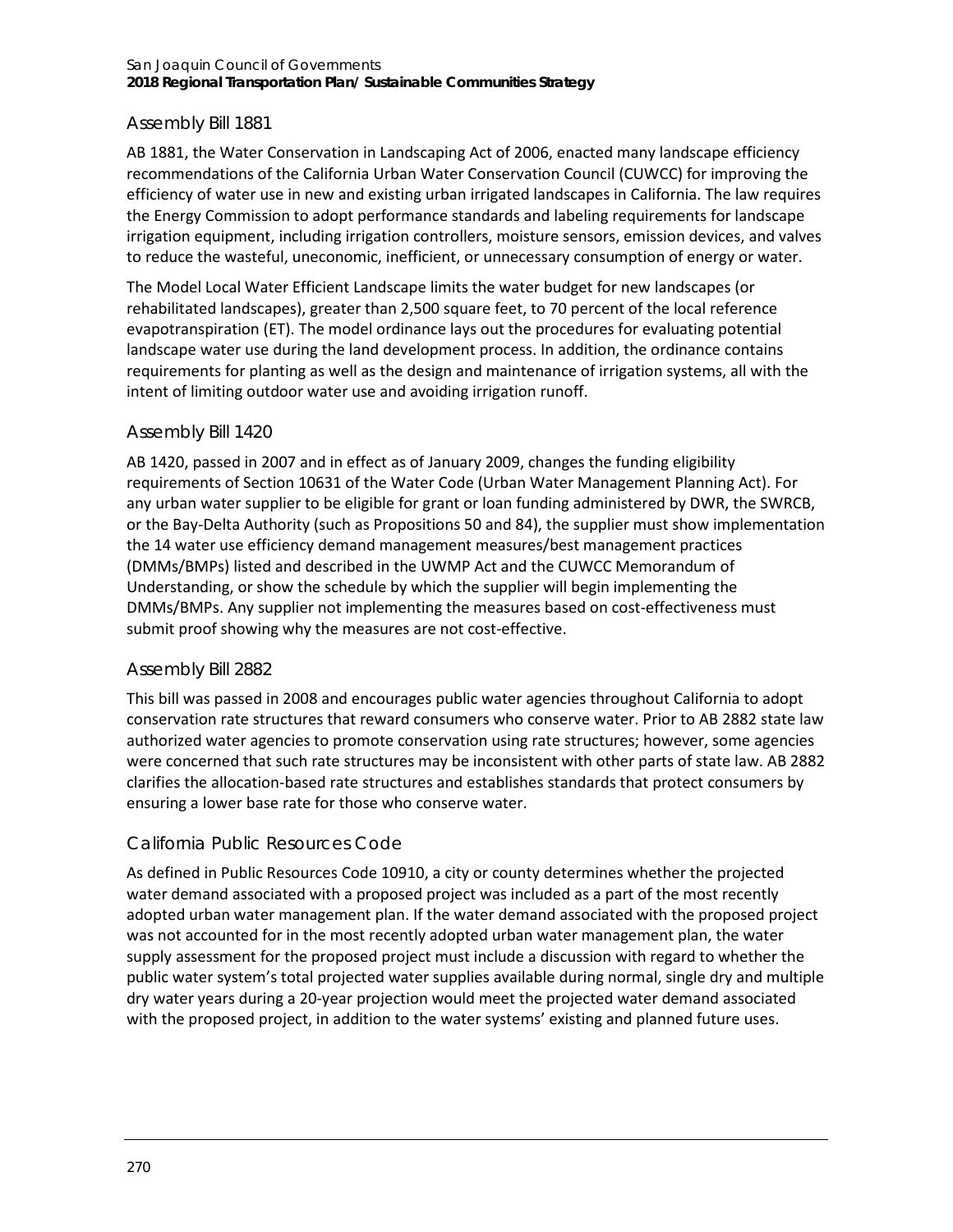### *California Water Plan*

The California Water Plan provides a framework for water managers, legislators, and the public to consider options and make decisions regarding California's water future. The plan, updated every five years, presents basic data and information on California's water resources including water supply evaluations and assessments of agricultural, urban, and environmental water uses to quantify the gap between water supplies and uses. The plan also identifies and evaluates existing and proposed statewide demand management and water supply augmentation programs and projects to address the state's water needs.

#### *Urban Water Management Plan*

Urban Water Management Plans (UWMPs) are prepared by California's urban water suppliers to support their long-term resource planning and ensure adequate water supplies are available to meet existing and future water demands. Every urban water supplier that either provides over 3,000 acre-feet of water annually or serves more than 3,000 or more connections is required to assess the reliability of its water sources over a 20-year planning horizon considering normal, dry, and multiple dry years. This assessment is to be included in its UWMP, which are to be prepared every five years and submitted to the Department of Water Resources. DWR then reviews the submitted plans to make sure they have completed the requirements identified in the Urban Water Management Planning (UWMP) Act (Division 6 Part 2.6 of the Water Code §10610 - 10656).

### *Groundwater Management Act*

The Groundwater Management Act of 1992 (Wat. Code § 10750 et seq.), also known as AB 3030 (Stats. 1992, ch. 947), provides guidelines for local agencies to acquire authority over the management of groundwater resources in basins recognized by DWR. Its intent is to promote the voluntary development of groundwater management plans and provide criteria for the plans in order to ensure sustainable groundwater supplies for the future.

#### *Storm Water Pollution Prevention Plans*

The purpose of Storm Water Pollution Prevention Plans (SWPPPs) is to develop a strategy for construction projects to comply with Federal and State stormwater regulations. These regulations are put in place to minimize sediment and other pollutants in stormwater runoff commonly associated with construction activities. Typically, SWPPPs are only required for construction projects that disturb more than 1 acre of developed or undeveloped land. Additionally, the California Green Building Code (CalGreen) requires SWPPPs for projects that disturb less than 1 acre.

#### *Standard Urban Stormwater Mitigation Plan*

The State Regional Water Quality Control Board adopted the Standard Urban Stormwater Mitigation Plan (SUSMP) in 2000. It was developed as part of the municipal stormwater program to address stormwater pollution from new developments and redevelopment projects. Project applicants falling into specific categories are required to prepare and implement a Standard Urban Stormwater Mitigation Plan.

#### *The County Service Area Law*

The County Service Area Law allows residents or county supervisors to initiate the formation of a County Service Area (CSA). A CSA is authorized to provide a wide variety of services, including extended police protection, fire protection, park and recreation facilities, libraries, low power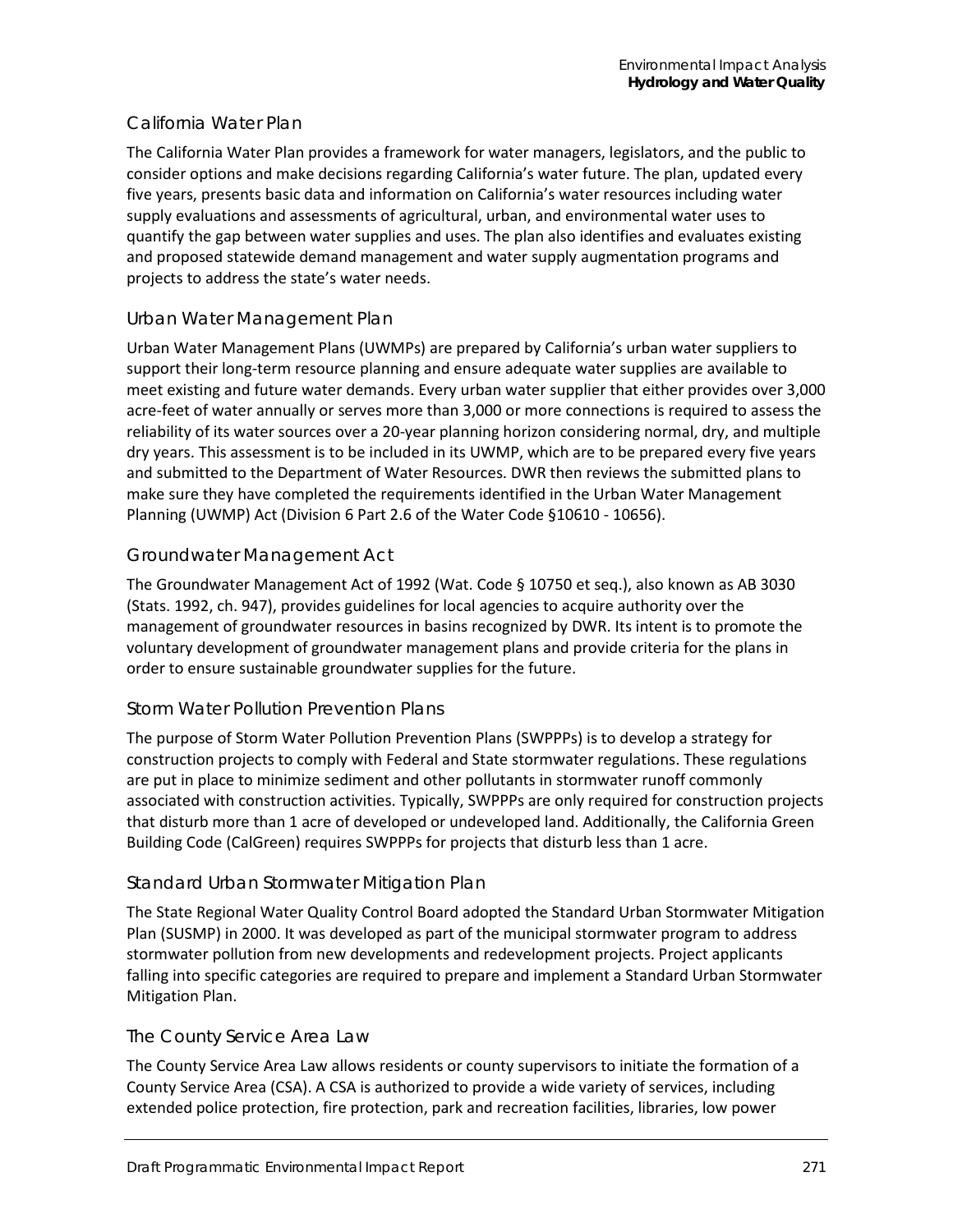television and translation facilities and services. CSAs also may provide other basic services such as water and garbage collection if they are not already performed on a countywide basis. A CSA may span all unincorporated areas of a county or only selected portions.

# **Regional and Local**

A number of local regulations, agencies and programs are pertinent to the 2018 RTP/SCS and shall be considered as part of this PEIR as well as in the analysis of proposed individual projects.

# *Delta Protection Act of 1959*

The Delta Protection Act, enacted in 1959, defined the boundaries of the Delta within the Water Code of the State of California. These boundaries are often referred to as the Legal Delta. The Delta Protection Act was passed during the same legislative session as the Burns-Porter Act, which authorized construction of the State Water Project (SWP). The Delta Protection Act guarantees an adequate water supply to Delta water users and protection from increased levels of salinity due to the export of water through the CVP and SWP.

# *Framework for Delta Legislative Options*

On April 14, 2009, the County Board of Supervisors approved a set of goals, conditions, and actions that address the County's legislative interests in the Delta. The framework lays out criteria for the creation of a Delta Plan, requests \$51 million for emergency response and levee repair during a flood, expresses the need for a "water master" type of public official position, and calls on the state to allow enough water storage projects in the state to increase water capacity 5 million acre-feet more than the needs of the Delta.

# *Stockton Urbanized Area NPDES Municipal Permit*

The County of San Joaquin includes the City of Stockton, surrounding incorporated and unincorporated urbanized areas (which contain densely settled territory containing 100,000 or more people). Due to the proximity of the County's urbanized areas to the City of Stockton, the urbanized area's physical interconnection to the City's storm drain system, and the locations of their discharges relative to the City's system, the County is designated as a part of the medium Small Municipal Separate Storm Sewer System (MS4). This MS4 designation must comply with the CWA under the NPDES Phase I program.

The City of Stockton, the urbanized areas of the County that are enclosed within the City, and the urbanized areas of the County which surround the City are referred to as the Stockton Urbanized Area and are subject to the NPDES Phase I municipal permit, Order No. RS-2007-0173 (CAS083470). Phase II of the NPDES Stormwater program builds on the Phase I program by requiring smaller communities not covered by Phase I to be permitted to develop and implement a comprehensive stormwater management program. The County is currently completing the permit process for the Phase I portion of the NPDES program.

# *San Joaquin Stormwater Management Program*

The December 2007 update of the City of Stockton and the County of San Joaquin NPDES municipal stormwater permit Stormwater Management Program (SWMP) continues most of the previous program objectives and proposes a range of continuing and enhanced Best Management Practices (BMPs) and control measures. The implementation of the stormwater management program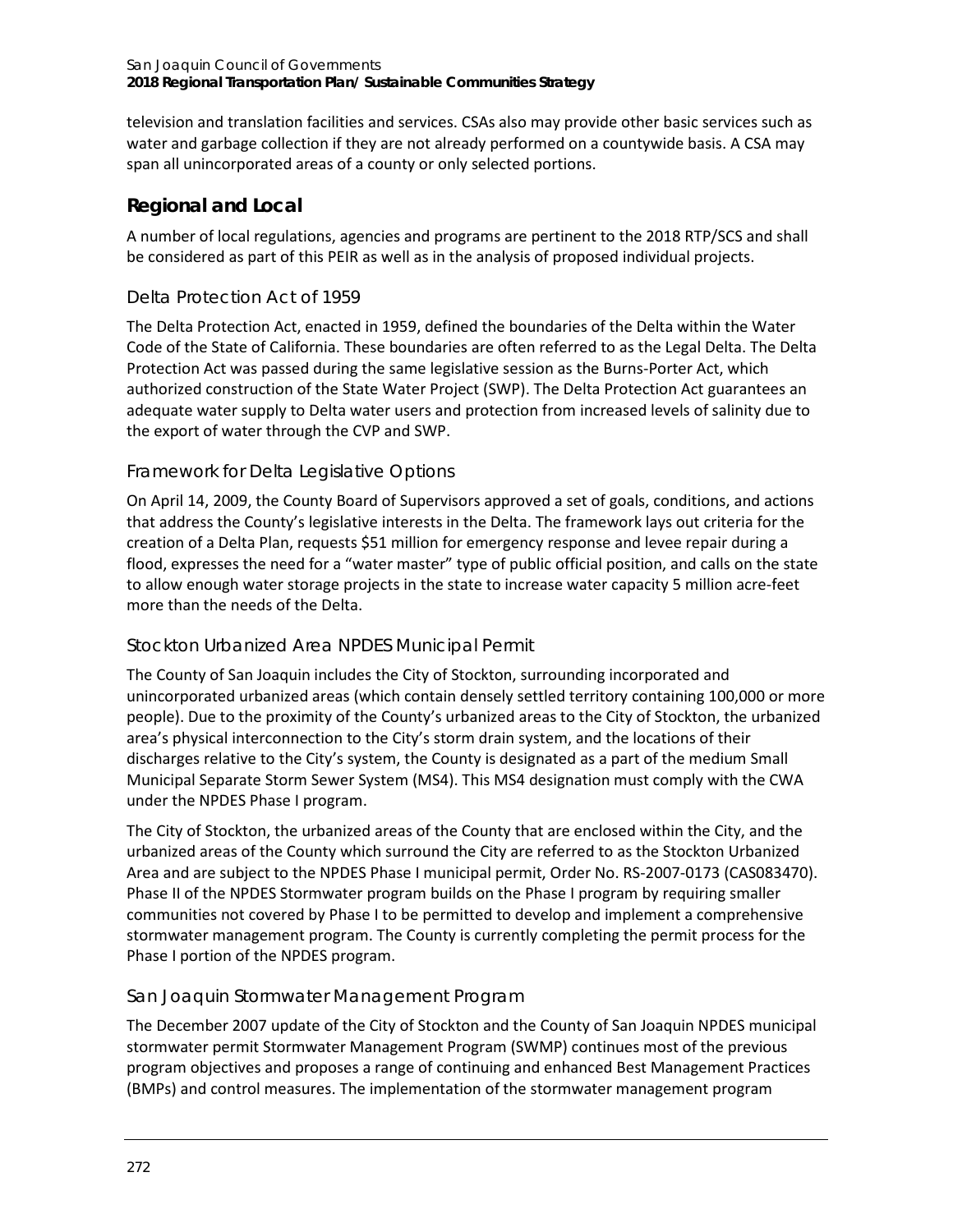requires a coordinated management effort by the City of Stockton and the County. While named as co-permittees to one permit, the City and County currently have separate programs and submit documents and reports separately to the CVRWQCB. However, the programs are essentially identical and the co-permittees collaborate with each other to address common issues and to ensure consistency in program development and implementation. Although the co-permittees coordinate with each other, each agency is responsible for implementing within their respective jurisdictions and their storm drains and/or watercourses. The City and County are legal entities with the authority to administer, implement, and enforce the stormwater management program within their separate jurisdictions.

### *San Joaquin County Department of Public Works*

The San Joaquin County Water Resources Division of the Department of Public Works has primary responsibility for the development and implementation of the SWMP.

#### *Stormwater Management and Discharge Control Ordinance No. 3966*

In March 1998, the County enacted a Stormwater Management and Discharge Control Ordinance No. 3966 (codified in Title 5, Division 10). This ordinance reorganized the existing County stormwater-related rules into a single document and added new regulations to protect and enhance the water quality of the waters of San Joaquin County consistent with the CWA. It sets forth general discharge prohibitions against wastewater, pollutants, substances or material of any kind into the County storm drainage system that interfere with the operation or performance of the County storm drainage system or that violate any condition of the County NPDES Permit or any other federal, state, or local regulation. (Ord. 3966 § 1 (part), 1998). It also addresses construction activities, new development, redevelopment, and BMPs.

#### *County and City General Plans*

General plans can be described as a city or county's "blueprint" for future development. It represents the community's view of its future; a constitution made up of the goals and policies upon which the city council, board of supervisors, or planning commission will base their land use decisions. To illustrate its importance, all subdivisions, public works projects, and zoning decisions (except in charter cities) must be consistent with the general plan. If inconsistent, they must not be approved.

State law requires that each city and each county adopt a general plan containing the following seven components or "elements": land use, circulation, housing, conservation, open-space, noise, and safety (Government Code Sections 65300 et seq.). At the same time, each jurisdiction is free to adopt a wide variety of additional elements covering subjects of particular interest to that jurisdiction such as recreation, urban design, or public facilities. The seven cities included in San Joaquin County have created general plans. The general plans of the County and its local jurisdictions include the following:

- **San Joaquin County General Plan**
- **EXECT:** City of Escalon General Plan
- **EXECT:** City of Lathrop General Plan
- **E** City of Lodi General Plan
- **E** City of Manteca General Plan
- **E** City of Ripon General Plan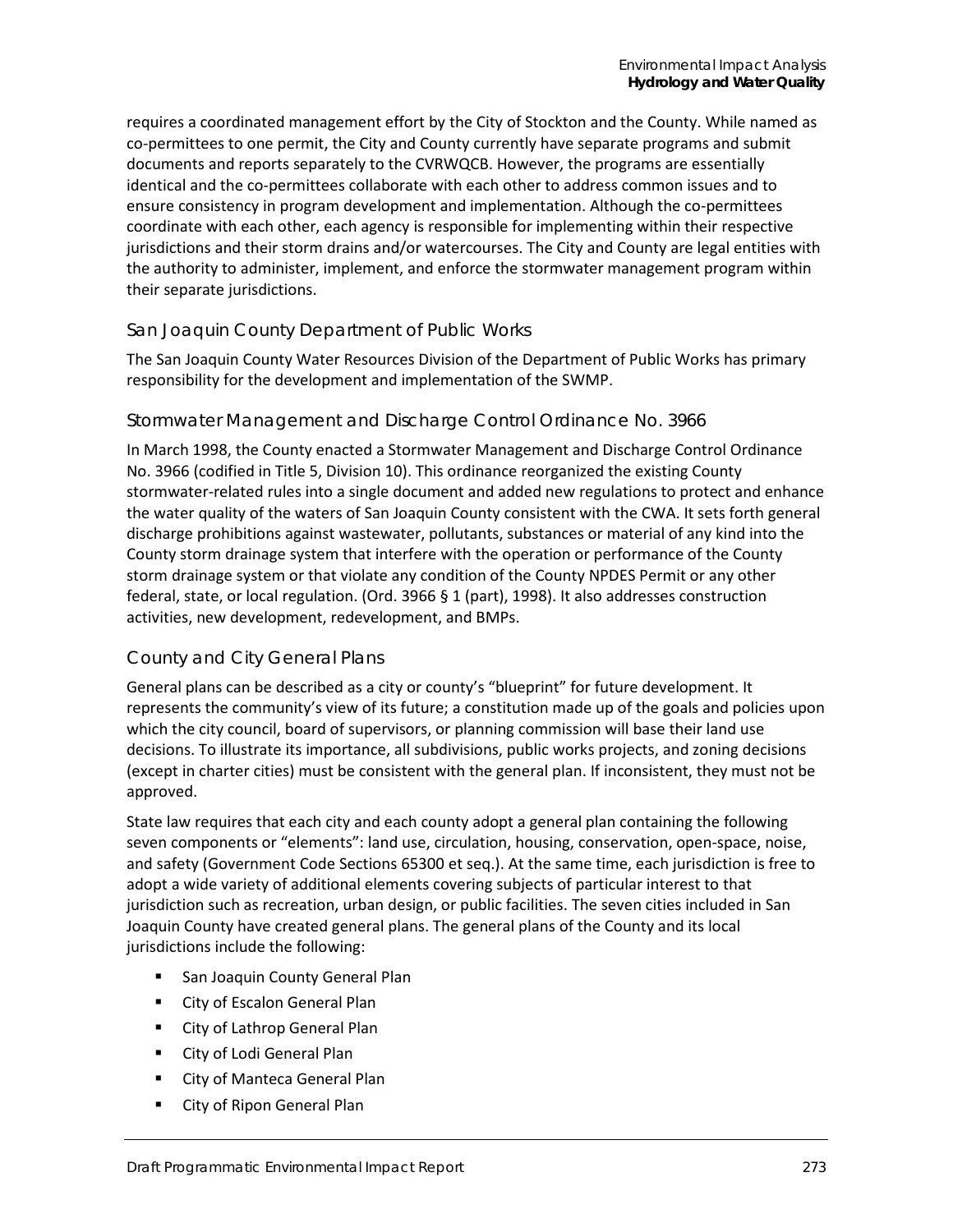- **EXECT:** City of Stockton General Plan
- **E** City of Tracy General Plan

# 4.11.2 Impact Analysis

This section presents the programmatic impact analysis regarding hydrology and water quality for the SJCOG 2018 RTP/SCS.

### **a. Methodology and Significance Thresholds**

Appendix G of the State CEQA Guideline identifies the following criteria for determining whether a project's impacts would have a significant impact related to hydrology and water quality:

- 1. Violate any water quality standards or waste discharge requirements;
- 2. Substantially deplete groundwater supplies or interfere substantially with groundwater recharge such that there would be a net deficit in aquifer volume or a lowering of the local groundwater table level;
- 3. Substantially alter the existing drainage pattern of the site or area, including through the alteration of the course of a stream or river, in a manner which would result in substantial erosion or siltation on- or off-site;
- 4. Substantially alter the existing drainage pattern of the site or area, including through the alteration of the course of a stream or river, or substantially increase the rate or amount of surface runoff in a manner which would result in flooding on- or off-site;
- 5. Create or contribute runoff water which would exceed the capacity of existing or planned stormwater drainage systems or provide substantial additional sources of polluted runoff;
- 6. Otherwise substantially degrade water quality;
- 7. Place housing within a 100-year flood hazard area;
- 8. Place within a 100-year flood hazard area structures which would impede or redirect flood flows;
- 9. Expose people or structures to a significant risk of loss, injury or death involving flooding, including flooding as a result of the failure of a levee or dam;
- 10. Be subject to inundation by seiche, tsunami, or mudflow; and/or
- 11. Have sufficient water supplies available to serve the project from existing entitlements and resources, or are new or expanded entitlements needed.

The known water resources located within the region were evaluated using the criteria set forth by the California Department of Water Resources, FEMA, and the State CEQA Guidelines. The research analysis includes water resources of local significance.

# **b. Project Impacts and Mitigation Measures**

This section describes generalized water quality, groundwater supply, drainage, runoff, flooding, and dam inundation impacts associated with the 2018 RTP/SCS. Due to the programmatic nature of the 2018 RTP/SCS, a precise, project-level analysis of the specific impacts associated with individual transportation and land use projects is not possible at this time. In general, however,

implementation of proposed transportation improvements and future projects under the land use scenario envisioned by the 2018 RTP/SCS could result in the hydrology and water quality conditions as described in the following sections.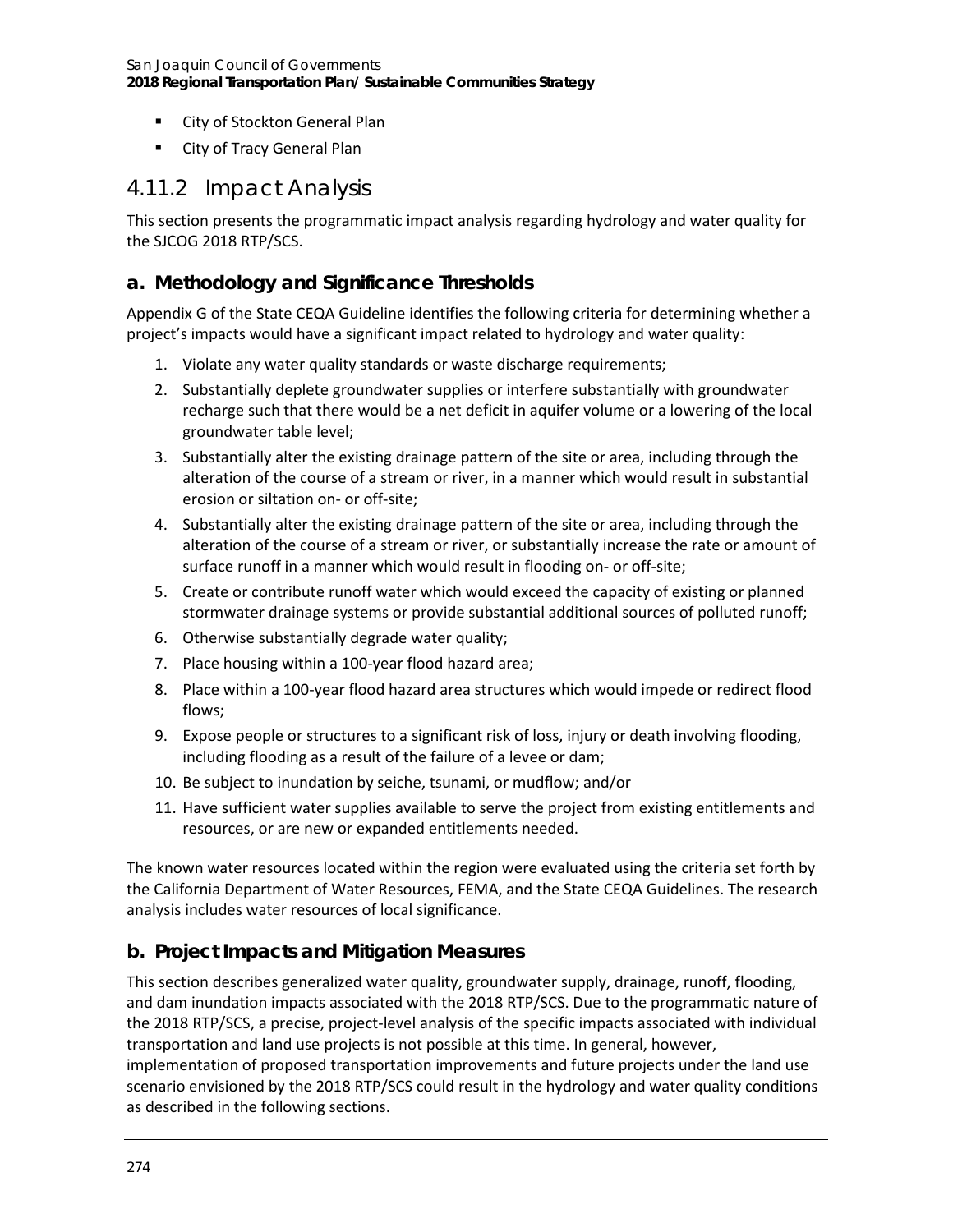|  | <b>Threshold 1:</b> Violate any water quality standards or waste discharge requirements |
|--|-----------------------------------------------------------------------------------------|
|--|-----------------------------------------------------------------------------------------|

- **Threshold 3:** Substantially alter the existing drainage pattern of the site or area, including through the alteration of the course of a stream or river, in a manner which would result in substantial erosion or siltation on- or off-site
- **Threshold 4:** Substantially alter the existing drainage pattern of the site or area, including through the alteration of the course of a stream or river, or substantially increase the rate or amount of surface runoff in a manner which would result in flooding on- or off-site
- **Threshold 6:** Otherwise substantially degrade water quality

**IMPACT W-1 IMPLEMENTATION OF PROPOSED TRANSPORTATION IMPROVEMENTS AND FUTURE PROJECTS FACILITATED BY THE LAND USE SCENARIO ENVISIONED IN THE 2018 RTP/SCS COULD RESULT IN SUBSTANTIAL ERODED SEDIMENTS AND CONTAMINANTS IN RUNOFF, AS WELL AS CHANGES IN DRAINAGE PATTERNS WHICH COULD DEGRADE SURFACE AND GROUND WATER QUALITY. IMPACTS WOULD BE SIGNIFICANT BUT MITIGABLE.**

Implementation of proposed transportation improvements and future projects facilitated by the land use scenario envisioned in the 2018 RTP/SCS would result in both short-term and long-term impacts to water quality.

Certain transportation improvements would increase overall impervious surface area throughout the SJCOG region. For example, new roadways or road widening projects would introduce pavement in areas that are currently unpaved. Infill development projects envisioned under the land use scenario could also introduce impervious surfaces, if the infill site is currently unpaved. These and other projects that would increase impervious surfaces may generate significant adverse impacts to surface water quality. Pollutants and chemicals associated with urban activities would run off new roadways and other new impervious surfaces flowing into nearby bodies of water during storm events. These pollutants would include, but are not limited to: heavy metals from auto emissions, oil, grease, debris, and air pollution residues. Similarly, any 2018 RTP/SCS projects with landscaping may require fertilizer/pesticide application, which could enter nearby bodies of water and cause adverse effects to water quality. Such contaminated urban runoff may remain largely untreated, thus resulting in the incremental long-term degradation of water quality.

Short-term adverse impacts to surface water quality may also occur during the construction periods of individual improvement projects because areas of disturbed soils would be highly susceptible to water erosion and downstream sedimentation. This impact is of particular concern where projects are located on previously contaminated sites. Without effective erosion and storm water control, contaminated soils exposed during construction activities may result in surface water contamination. In addition, grading and vegetation removal in proximity to creeks for construction, widening, and bridge repair could increase erosion and sedimentation of creek banks. This could affect both water quality and the stability of slopes along the creeks. Regulations under the federal CWA require that a NPDES storm water permit be obtained for projects that would disturb greater than an acre. Acquisition of the General Construction permit is dependent on the preparation of a SWPPP that contains specific BMPs to control the discharge of pollutants, including sediment, into the local surface water drainages. Many of the 2018 RTP/SCS projects, especially new and extended roadways, would disturb more than one acre and would be subject to these regulations. Therefore, compliance with regulations would reduce impacts from project construction by requiring measures to prevent runoff and pollutants from leaving a project site. However, operation of 2018 RTP/SCS projects and projects not under these regulations or under the jurisdiction of SJCOG would not have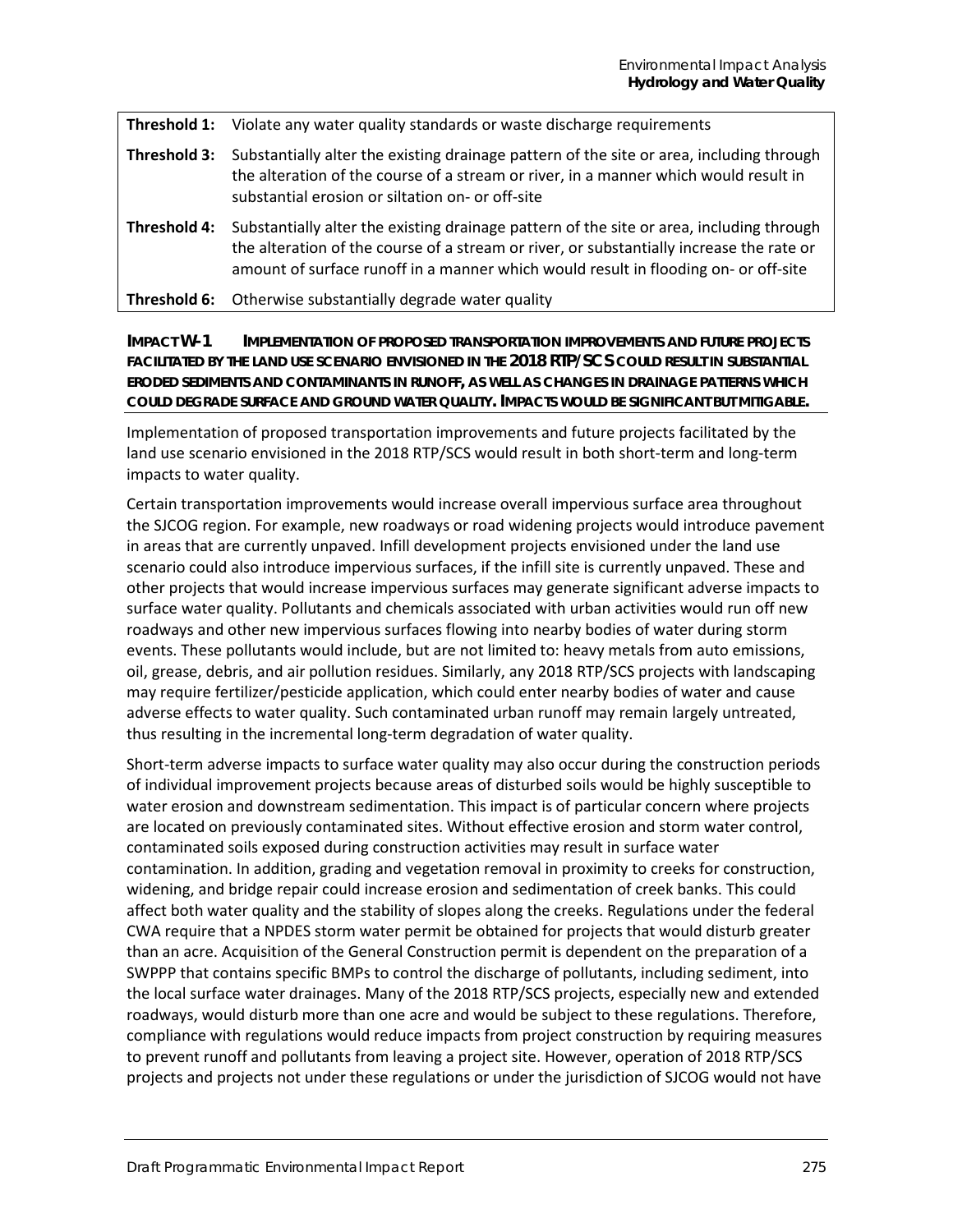such requirements or cannot be required by SJCOG and therefore impacts are considered significant and unavoidable.

# **Mitigation Measures**

For transportation projects under their jurisdiction, SJCOG shall implement, and transportation project sponsor agencies can and should implement, the following mitigation measure developed for the 2018 RTP/SCS program where applicable for transportation projects that would introduce new impervious surfaces, alter existing drainage patterns, or otherwise degrade water quality. Municipalities in the SJCOG region can and should implement this measure, where relevant to land use projects implementing the 2018 RTP/SCS.

# *W-1(a)Fertilizer/Pesticide Application Plan*

The project sponsor of a 2018 RTP/SCS project shall ensure that fertilizer/pesticide application plans for any new right-of-way landscaping are prepared to minimize deep percolation of contaminants. The plans shall specify the use of products that are safe for use in and around aquatic environments.

# *W-1(b) Runoff Capture*

The project sponsor of a 2018 RTP/SCS project involving construction of a new roadway, or widening or extension of an existing roadway, shall ensure that the improvement directs runoff into subsurface percolation basins and traps which would allow for the removal of urban pollutants, fertilizers, pesticides, and other chemicals.

# **Significance After Mitigation**

The increased development would increase pollutant runoff, but projects would be required to comply with requirements to prepare and implement (SWPPPs and SUSMPs). Compliance with Mitigation Measure W-1(a) through W-1(b) would reduce impacts to less than significant.

| <b>Threshold 2:</b> Substantially deplete groundwater supplies or interfere substantially with<br>groundwater recharge such that there would be a net deficit in aquifer volume or a<br>lowering of the local groundwater table level |
|---------------------------------------------------------------------------------------------------------------------------------------------------------------------------------------------------------------------------------------|
| <b>Threshold 11:</b> Have sufficient water supplies available to serve the project from existing                                                                                                                                      |

entitlements and resources, or are new or expanded entitlements needed

**IMPACT W-2 IMPLEMENTATION OF PROPOSED TRANSPORTATION IMPROVEMENTS AND FUTURE PROJECTS FACILITATED BY THE LAND USE SCENARIO ENVISIONED IN THE 2018 RTP/SCS WOULD INCREMENTALLY INCREASE WATER DEMAND ABOVE AND BEYOND EXISTING USE IN THE SJCOG REGION. THIS DEMAND MAY DEPLETE GROUNDWATER SUPPLIES, INTERFERE WITH RECHARGE, AND POTENTIALLY REQUIRE NEW OR EXPANDED WATER SUPPLIES, ENTITLEMENTS, OR FACILITIES. IMPACTS WOULD BE SIGNIFICANT AND UNAVOIDABLE.**

Implementation of proposed transportation improvements and future projects facilitated by the land use scenario envisioned in the 2018 RTP/SCS would result in both short-term and long-term impacts to water supply throughout the SJCOG region.

During grading and general construction activities, water would be needed to suppress fugitive dust generated by construction equipment. Given the current state of overdraft of many groundwater basins in the study area, and the likelihood that more than one project would be constructed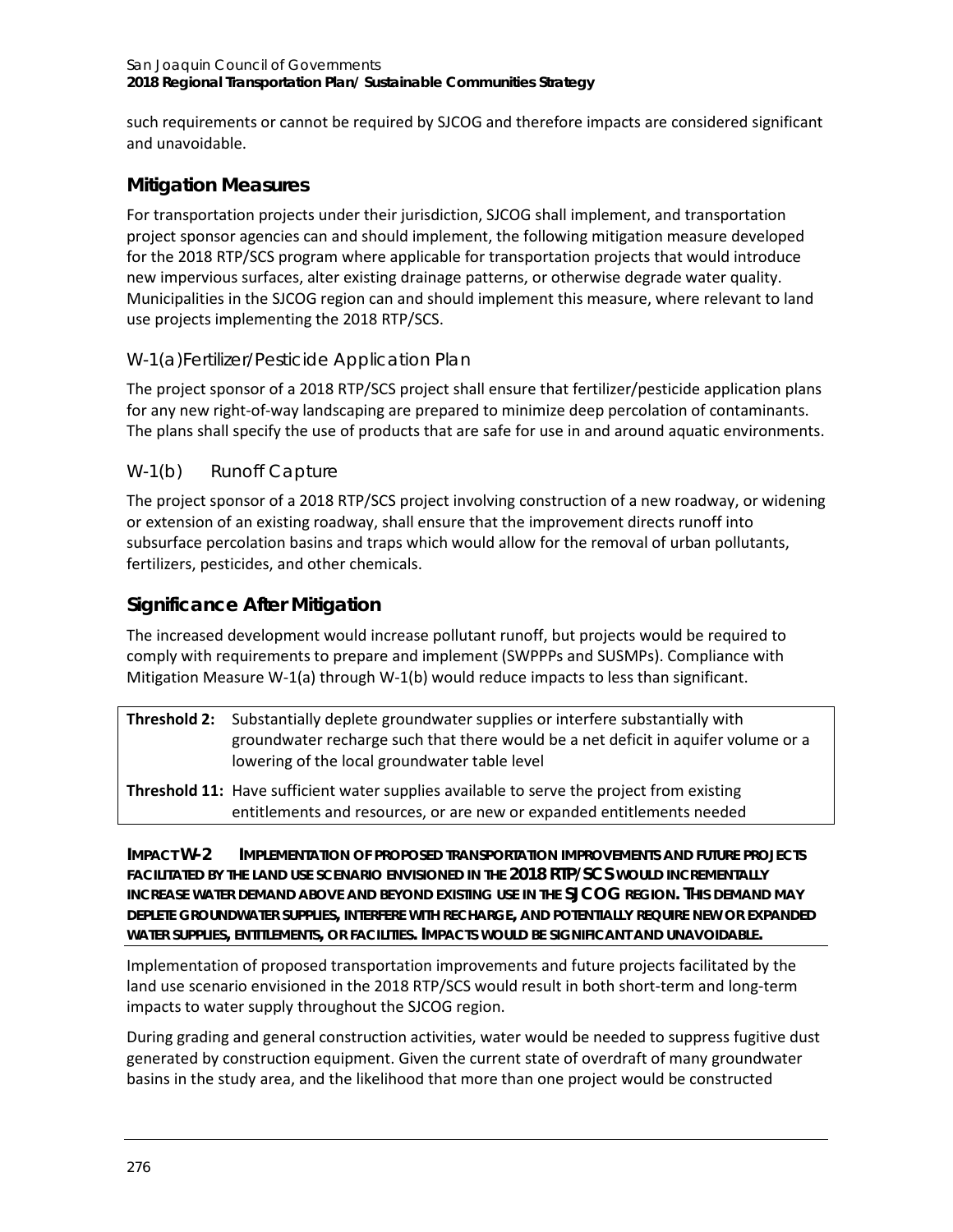simultaneously in areas with overdrafted basins, the short-term water impact of the proposed 2018 RTP/SCS is potentially significant.

Projects that require long-term commitments of water, whether from irrigation for landscaping or from development facilitated by the proposed land use scenario, could also generate impacts on water supplies in the SJCOG region. Most transportation improvements involve modification of existing facilities and would not result in a substantial increase in landscaped areas that require irrigation. New and extended roadways could include tree and shrub plantings. In addition, future transit projects with restrooms envisioned by the 2018 RTP/SCS would require potable water, such as Project SJ14-7021 at Tracy Municipal Airport.

Major 2018 RTP/SCS projects, particularly new and extended roadways, and parking facilities could also affect groundwater supplies by incrementally reducing groundwater recharge potential. This reduction in groundwater recharge could occur because the impermeable surfaces associated with the proposed improvements would increase surface water runoff within existing rights-of-way at the expense of natural infiltration. The magnitude of impacts associated with individual 2018 RTP/SCS projects cannot be accurately determined at this programmatic stage of analysis. Nevertheless, given the overdrafted nature of many of the area's groundwater basins, the reduction in groundwater recharge is potentially significant.

# **Mitigation Measures**

For transportation projects under their jurisdiction, SJCOG shall implement, and transportation project sponsor agencies can and should implement, the following mitigation measure developed for the 2018 RTP/SCS. Municipalities in the SJCOG region can and should implement this measure, where relevant to land use projects implementing the 2018 RTP/SCS.

### *W-2(a) Monitoring Systems, Long-Term Administrative Procedures, and Uniform Building Code For Dewatering Facilities*

Project sponsors shall ensure that projects requiring continual dewatering facilities implement monitoring systems and long-term administrative procedures to ensure proper water management that prevents degrading of surface water and minimizes, to the greatest extent possible, adverse impacts on groundwater for the life of the project. Construction designs can and should comply with appropriate building codes and standard practices including the Uniform Building Code.

# *W-2(b) Maximize Permeable Surface Areas*

Implementing and local agencies shall maximize, where practical and feasible, permeable surface area in existing urbanized areas to protect water quality, reduce flooding, allow for groundwater recharge, and preserve wildlife habitat. New impervious surfaces can and should be minimized to the greatest extent possible, including the use of in-lieu fees and off-site mitigation.

Implementing and local agencies should avoid development in groundwater recharge areas. Where feasible, transportation facilities should not be sited in groundwater recharge areas, to prevent conversion of those areas to impervious surface.

#### *W-2(c) Avoid Development In Groundwater Recharge Areas*

Project sponsors shall avoid development in groundwater recharge areas. To the extent practicable, transportation facilities shall be sited away from areas of groundwater recharge in order to prevent impervious surface creation.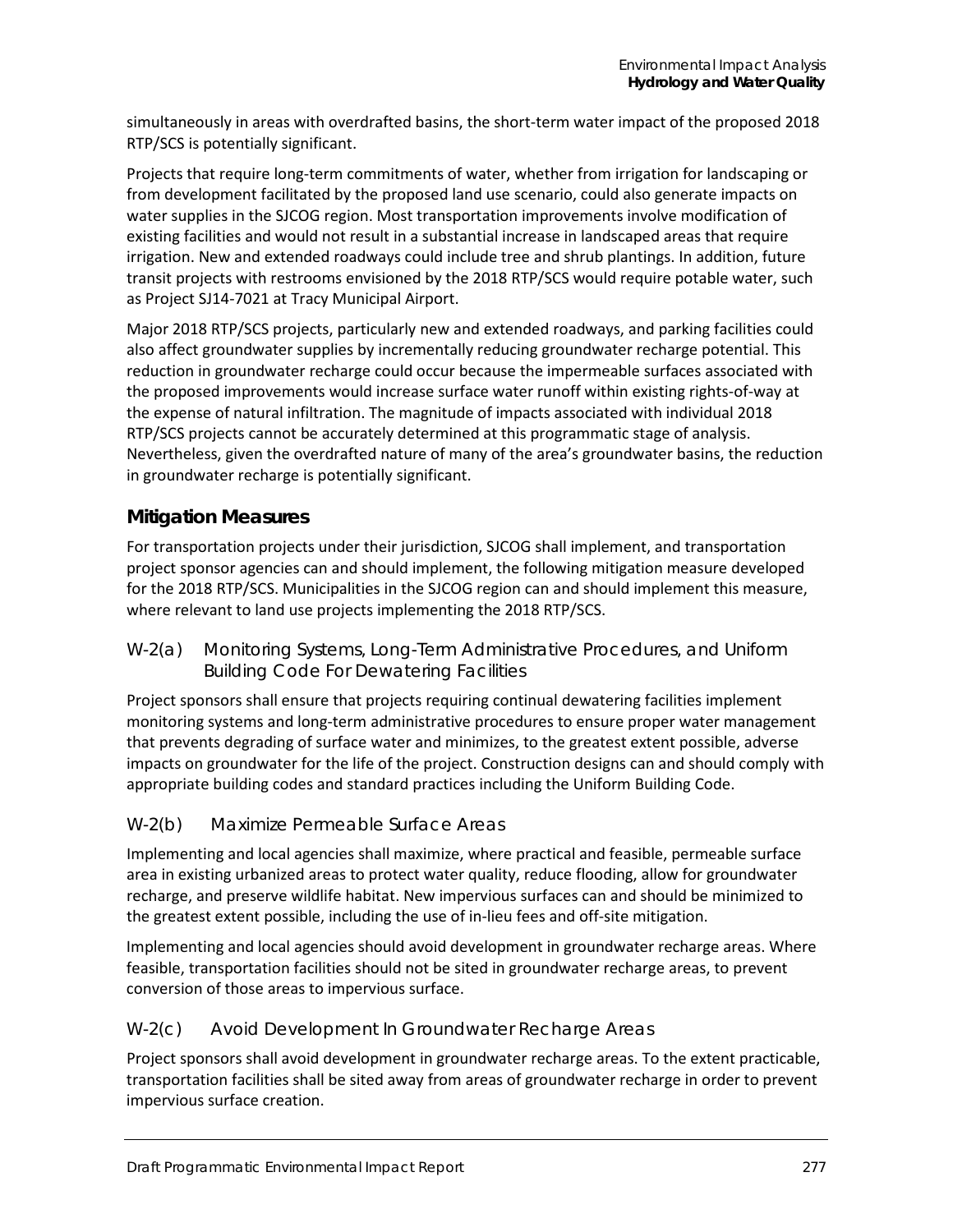San Joaquin Council of Governments **2018 Regional Transportation Plan/ Sustainable Communities Strategy**

# *W-2(d) Reduce Hardscape To Facilitate Groundwater Recharge*

As appropriate, project sponsors shall reduce hardscape to the extent feasible in order to facilitate groundwater recharge.

### *W-2(e) Bioswale Installation*

The project sponsor of a 2018 RTP/SCS project, such as new roads or roadway extensions, that would substantially increase impervious surfaces shall ensure that bioswales are installed, where feasible, to facilitate groundwater recharge using stormwater runoff from the project site while improving water quality.

# *W-2(f) Porous Pavement*

Projects that involve streetscaping, parking, transit, and land use improvements shall ensure that porous pavement materials are utilized, where feasible, to allow for groundwater percolation.

# *W-2(g) Construction Dust Suppression*

Ensure that sponsored 2018 RTP/SCS projects, where economically feasible and available, utilize reclaimed and/or desalinated water is used for dust suppression during construction activities. This measure shall be noted on construction plans and shall be spot checked by the local jurisdiction.

# **Significance After Mitigation**

If the implementing agency adopts these mitigation measures, impacts would be reduced, although not to a level of less than significant level in all cases. Because this document evaluates impacts at the programmatic level, all project circumstances are not foreseeable and therefore, even with implementation of Mitigation Measures W-2(a) through W-2(g), impacts could remain significant and unavoidable. As appropriate, SJCOG will encourage lead agencies to adopt these mitigation measures through its Intergovernmental Review process. However, SJCOG cannot require implementing agencies to adopt these mitigation measures, as it is ultimately the responsibility of a lead agency to determine and adopt mitigation. Therefore, this impact remains significant and unavoidable.

|              | <b>Threshold 7:</b> Place housing within a 100-year flood hazard area                                                                                             |
|--------------|-------------------------------------------------------------------------------------------------------------------------------------------------------------------|
|              | <b>Threshold 8:</b> Place within a 100-year flood hazard area structures which would impede or redirect<br>flood flows                                            |
| Threshold 9: | Expose people or structures to a significant risk of loss, injury or death involving<br>flooding, including flooding as a result of the failure of a levee or dam |
|              | <b>Threshold 10:</b> Be subject to inundation by seiche, tsunami, or mudflow                                                                                      |

**IMPACT W-3 IMPLEMENTATION OF PROPOSED TRANSPORTATION IMPROVEMENTS AND FUTURE PROJECTS FACILITATED BY THE LAND USE SCENARIO ENVISIONED IN THE 2018 RTP/SCS COULD BE SUBJECT TO FLOOD HAZARDS, DAM FAILURE, OR TSUNAMI, WHICH MAY EXPOSE PEOPLE OR STRUCTURES TO A SIGNIFICANT RISK OF LOSS, INJURY, OR DEATH. IMPACTS WOULD BE SIGNIFICANT BUT MITIGABLE.**

The proposed 2018 RTP/SCS assumes the construction of an additional 107,974 housing units (single and multi-family) by 2042 and substantial additional transportation infrastructure.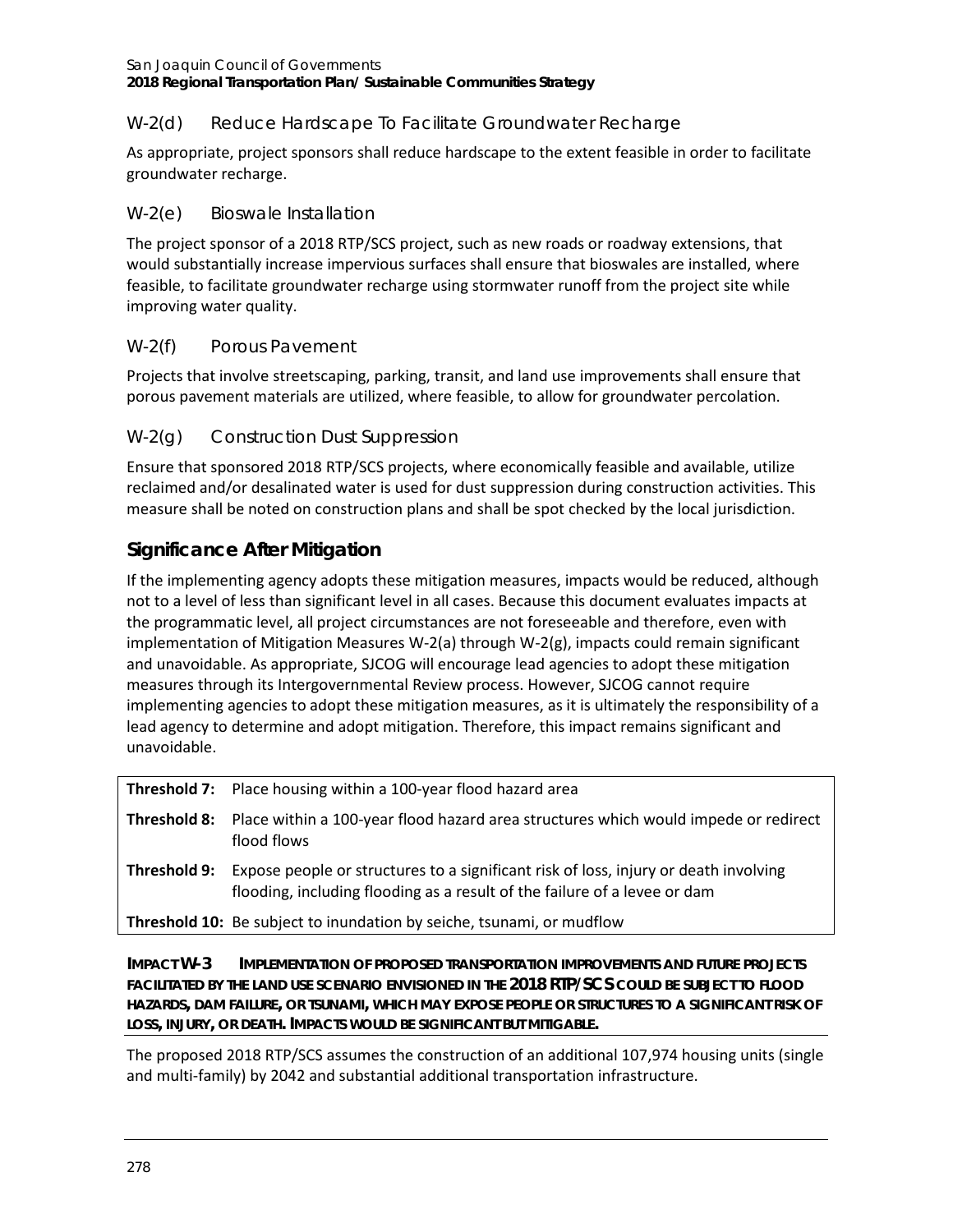While the majority of growth will take place outside of flood zones, some new housing could occur within flood zones. The proposed 2018 RTP/SCS could increase the amount of housing in flood hazard areas, but state regulations, in combination with local ordinances and federal regulations, as well as ongoing improvements to flood protection infrastructure, would likely mitigate the risk associated with housing in these areas. Further, individual project sponsors are required by state and federal regulations to obtain necessary approvals for construction within designated floodplains.

A portion of the transportation projects included in the proposed 2018 RTP/SCS could occur within the 100-year flood hazard area, thus increasing the potential to obstruct or exacerbate floodwaters. The construction of projects involving support structures in the floodway could obstruct floodwaters at some locations. Placement of structures within a floodplain can displace floodwaters and alter the base flood elevations in the surrounding areas. Structures can form a backwater effect, resulting in an increase in the flood elevation level upstream and in neighboring areas. Likewise, floodwater can cause scour effects, resulting in erosion and sedimentation problems downstream from structures. Drainage areas could be altered by highway corridors, in which floodwaters could be detained by medians and along the roadside. Proposed bridge supports could block debris in waterways, creating obstructions and further elevating upstream flood levels. The Plan could alter existing drainage patterns or substantially increase the rate or amount of surface runoff in a manner that would result in flooding or produce or contribute runoff water that would exceed the capacity of existing or planned storm water drainage systems.

Storm water runoff is influenced by rainfall intensity, ground surface permeability, watershed size and shape, and physical barriers. The introduction of impermeable surfaces greatly reduces natural infiltration, allowing for a greater volume of runoff. In addition, paved surfaces and drainage conduits can accelerate the velocity of runoff, concentrating peak flows in downstream areas faster than under natural conditions. Significant increases to runoff and peak flow can overwhelm drainage systems and alter flood elevations in downstream locations. Increased runoff velocity can promote scouring of existing drainage facilities, reducing system reliability and safety.

The 2018 RTP/SCS would result in increased impervious surfaces through transportation projects and development. Additional impervious surfaces increases storm water runoff volumes and peak flow rates. This increase has the potential to create or contribute runoff flows that would exceed the capacity of existing or planned storm water drainage systems. In addition, placing new structures within an existing floodplain can impede flood waters, altering the flood risks both upstream and downstream.

In areas of San Joaquin County where soils have naturally low permeability and are subject to quick saturation, high rain volumes remain on the surface as runoff, and can cause flash flooding. When impervious surfaces such as highways are placed within these areas of an existing flood plain the public is exposed to the hazards of flash flooding.

The highway and arterial projects proposed in the 2018 RTP/SCS generally include widening existing highways, constructing new interchanges, new highway segments, and new rail lines. Some of the proposed transit projects would involve construction of new rail lines, new stations, and upgrades to existing stations, and are not included in the calculation of approximately 256 new lane miles.

Placing new structures within an existing floodplain can impede flood waters, altering the flood risks both upstream and downstream. The flooding risks associated with projects located in flood zones can be modified with appropriate design and alignment considerations. The amount of new urbanized acreage (consuming previously vacant land) would be on the order of 18,123 acres. The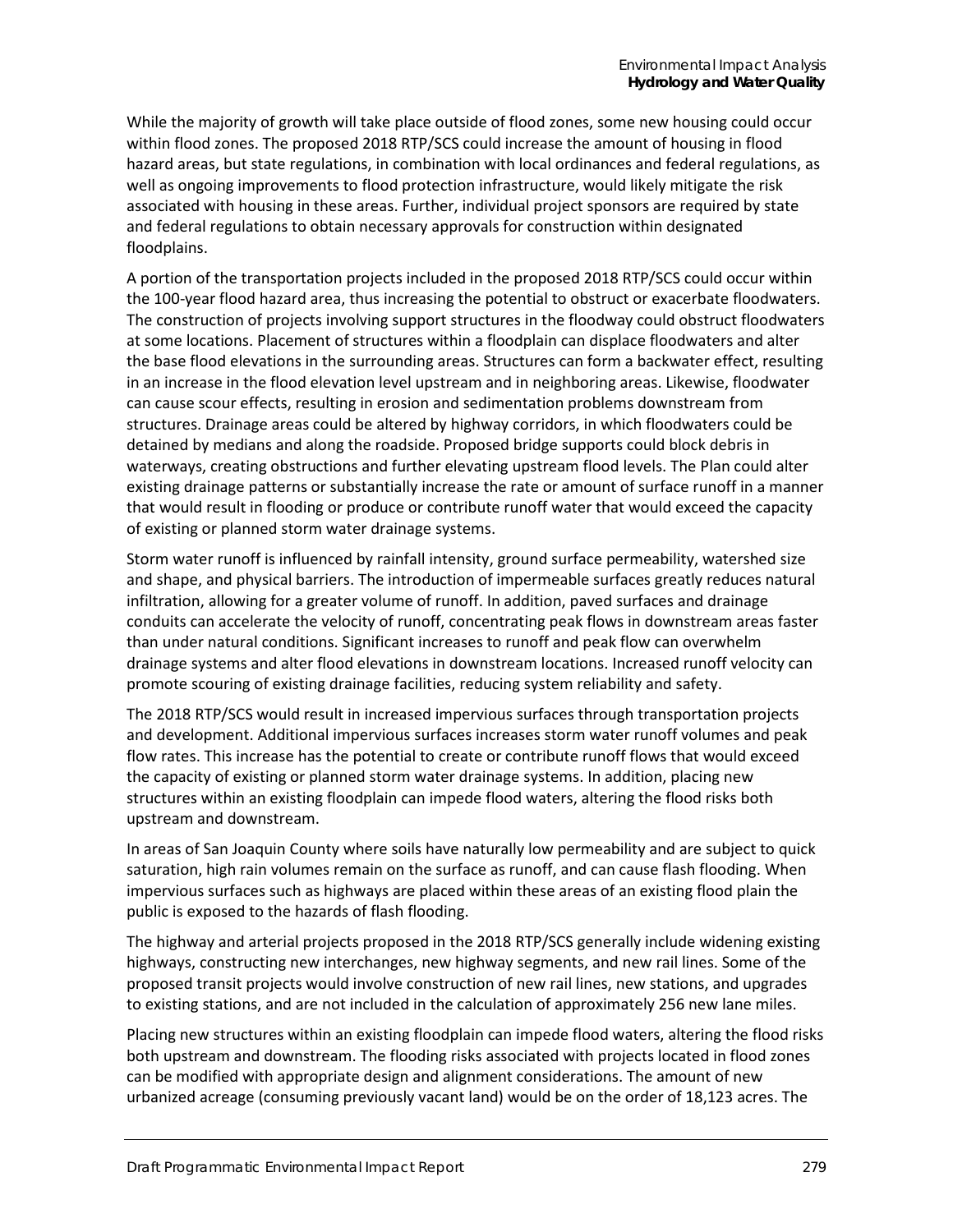additional urbanized acreage expected by 2042 could increase stormwater runoff and therefore require mitigation.

The impacts associated with land use changes and transportation projects from the implementation of the proposed 2018 RTP/SCS are considered potentially significant but mitigable.

# **Mitigation Measures**

For transportation projects under their jurisdiction, SJCOG shall implement, and transportation project sponsor agencies can and should implement, the following mitigation measure developed for the 2018 RTP/SCS program where applicable for transportation projects that would be exposed to flood hazards. Municipalities in the SJCOG region can and should implement this measure, where relevant to land use projects implementing the 2018 RTP/SCS.

# *W-3(a) Project-Specific Hydrology Studies*

Project sponsors conduct or require project-specific hydrology studies for projects proposed to be constructed within floodplains to demonstrate compliance with applicable federal, state, and local agency flood-control regulations. These studies should identify project design features or mitigation measures that reduce impacts to either floodplains or flood flows to a less than significant level. For the purposes of this mitigation, less than significant means consistent with federal, state, and local regulations and laws related to development in the floodplain.

# *W-3(b) Development In Flood Hazard Areas*

Project sponsors shall, to the extent feasible and appropriate, prevent development in flood hazard areas that do not have appropriate protections.

# *W-3(c) Elevated Structures In Flood Zones*

If a 2018 RTP/SCS project is in an area with high flooding potential, project sponsors shall ensure that the structure is elevated at least one foot above the 100-year flood zone elevation and that bank stabilization and erosion control measures are implemented along creek crossings, where applicable.

# **Significance After Mitigation**

If the project sponsor adopts these mitigation measures, impacts would be reduced, although not to a level of less than significant in all cases. Because this document evaluates impacts at the programmatic level, all project circumstances are not foreseeable and therefore, even with implementation of Mitigation Measures W-3(a) through W-3(c), impacts could remain significant and unavoidable. As appropriate, SJCOG will encourage lead agencies to adopt these mitigation measures through its Intergovernmental Review process. With adoption of these mitigation measures, this impact would be significant but mitigable.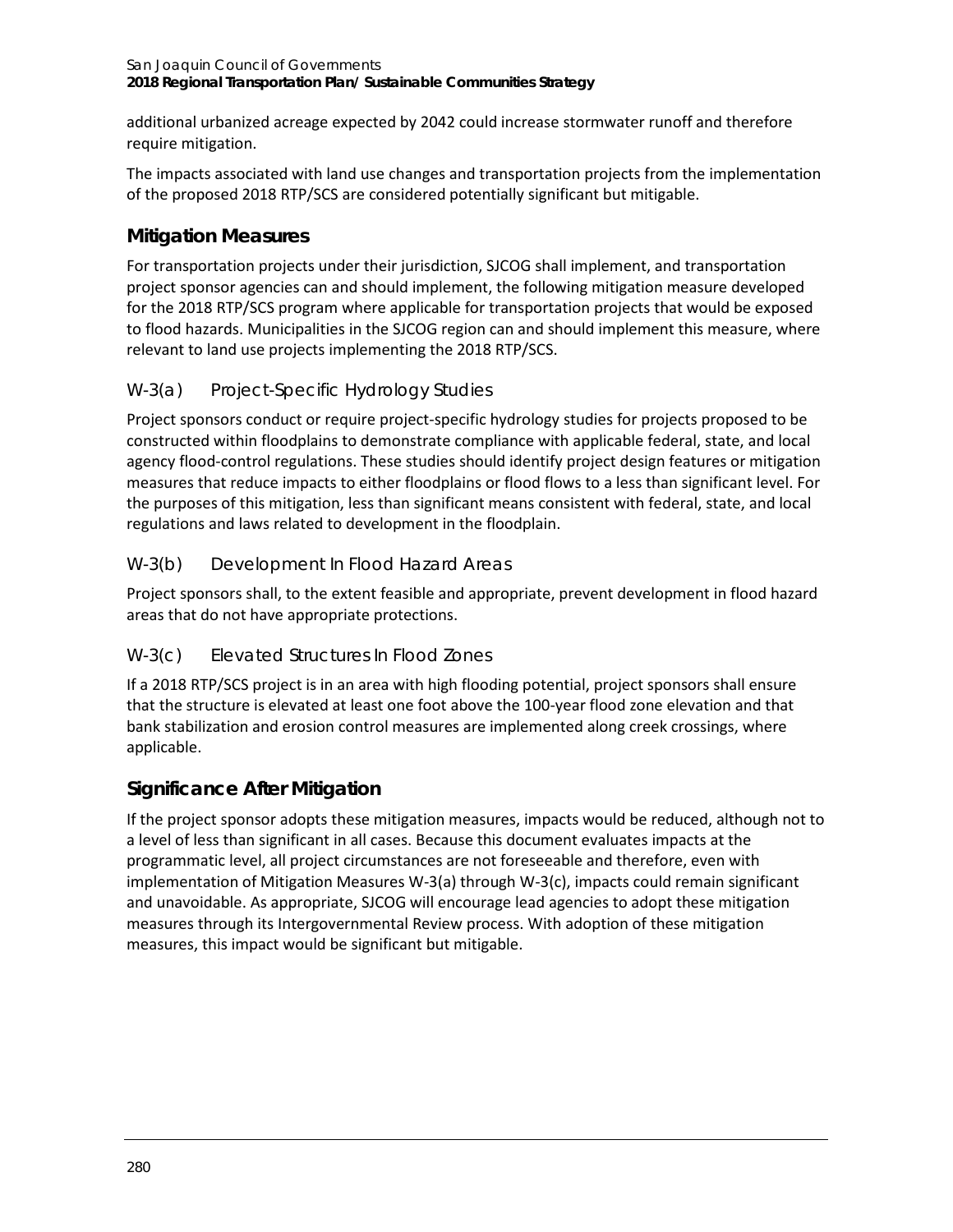- **Threshold 2:** Substantially deplete groundwater supplies or interfere substantially with groundwater recharge such that there would be a net deficit in aquifer volume or a lowering of the local groundwater table level
- **Threshold 11:** Have sufficient water supplies available to serve the project from existing entitlements and resources, or are new or expanded entitlements needed

**IMPACT W-4 IMPLEMENTATION OF PROPOSED TRANSPORTATION IMPROVEMENTS AND FUTURE PROJECTS INCLUDED IN THE LAND USE SCENARIO ENVISIONED IN THE 2018 RTP/SCS WOULD INCREASE WATER DEMAND IN THE SJCOG REGION. THIS DEMAND MAY POTENTIALLY REQUIRE NEW OR EXPANDED WATER SUPPLIES, ENTITLEMENTS, OR FACILITIES. IMPACTS WOULD BE SIGNIFICANT AND UNAVOIDABLE.**

This impact addresses the potential for projects to substantially increase demand for water such that existing supplies and facilities would not be able to accommodate demand. Water agencies that either provide over 3,000 acre-feet of water annually or serve more than 3,000 or more connections in San Joaquin County are required to submit Urban Water Management Plans (UWMPs) to the California Department of Water Resources every five years. Urban water management plans include an estimation of water usage across all sources (commercial, residential, agricultural etc.). Most urban water management plans do not plan for water demand to 2042, therefore, estimates of supply and demand in this EIR are considered approximate.

As discussed in the Environmental Setting above, the largest water usage in San Joaquin County is for agricultural resources. Agricultural demand is based on various crop evapotranspiration (ET) and efficiency data collected by DWR. Although the historic trend of agricultural water use has been decreasing, for purposes of the 2018 RTP/SCS analysis, future agricultural water demands are assumed to stay the same at 1,051,855 afy (acre-feet/year). However, by 2042, with the 2018 RTP/SCS, agricultural land would be reduced by approximately 8,000 acres which would be expected to reduce the overall water demand from agricultural lands. Other factors such as crop type, climate, and availability of water are also expected to impact demand from the agricultural sector.

The projected population in San Joaquin County is anticipated to increase by approximately 294,169 people by the year 2042 (San Joaquin County 2016). Water consumption estimated for the new growth is expected to be approximately 274.7 gallons per day per household (San Joaquin COG, 2014). As discussed above, many water service providers have not identified water supplies through 2042 in their plans.

Other sources of water demand include commercial and industrial uses. It is beyond the scope of this EIR to estimate water usage associated with each of these sectors and no sufficient data currently is available to make such estimation. While it is expected there would be an increase among these sectors, due to various state and federal programs, increasing awareness of drought conditions, and water restrictions, it is assumed that each of these areas would become more efficient in water usage.

Reduction in water supply, as well as uncertainty in the reliability of that supply, could result from increased temperatures due to global climate change, as well as regulatory or legislative decisions that affect the availability of imported water. Thus, many agencies are implementing aggressive water conservation, recycling and planning strategies (water transfer and water banking) to reduce demand and even out supply in wet and dry years.

Meeting future water demand is ultimately the responsibility of local and regional water agencies. Water supplies are either produced locally from groundwater and surface water sources or are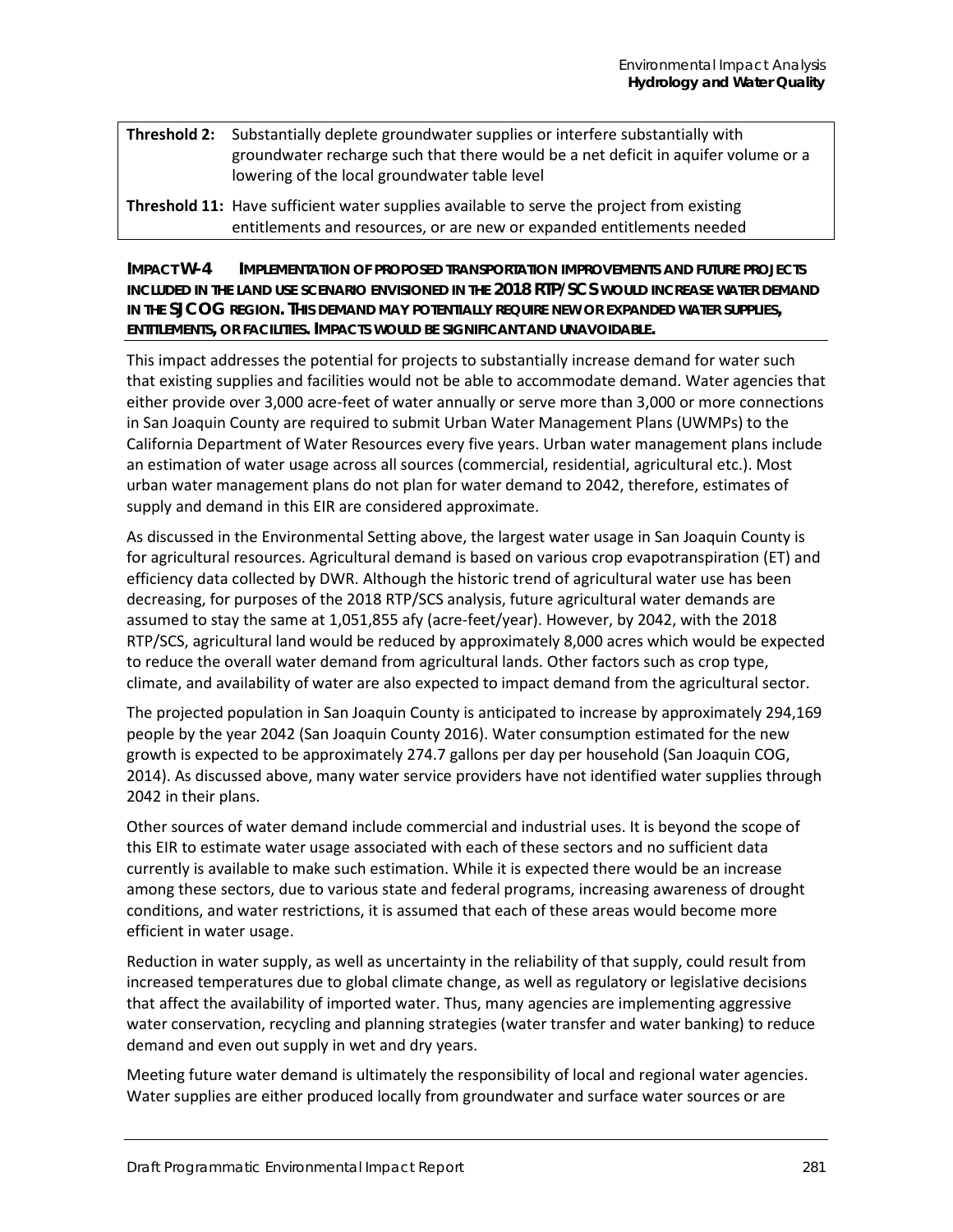imported via the California Aqueduct and the CVP. Other means of providing water without increasing imported supplies include reclamation and recycling, conservation, water transfers, groundwater banking, developing brackish groundwater, and ocean desalination.

Each water district develops its own policy for determining its planning horizon and for acquiring and building water facilities. Further, water districts provide water for the growth planned and authorized by the appropriate land use authority. If water agencies can supply the water necessary to meet future demand and/or minimize that demand, impacts would be less than significant. However, given the challenges to imported water supplies and reducing groundwater depletion, and the uncertainly of water supplies in general meeting future demand is expected to be difficult. Therefore, water demand impacts related to land use and transportation changes from implementation of the proposed 2018 RTP/SCS are considered potentially significant, and Mitigation Measures are required.

# **Mitigation Measures**

For transportation projects under their jurisdiction, SJCOG shall implement, and transportation project sponsor agencies can and should implement, the following mitigation measure developed for the 2018 RTP/SCS program. Municipalities in the SJCOG region can and should implement this measure, where relevant to land use projects implementing the 2018 RTP/SCS.

*W-4(a) Coordinated Development And Support Of Sustainable Policies In Accommodating Growth*

SJCOG, in coordination with regional water agencies and other stakeholders, shall encourage the kind of regional coordination throughout California that develops and supports sustainable policies in accommodating growth.

*W-4(b) Reduce Exterior Uses Of Water And Promote Reductions In Water Consumption*

Project sponsors should reduce exterior uses of water in public areas, and promote reductions in private homes and businesses by shifting to drought-tolerant native landscape plantings, using weather-based irrigation systems, educating other public agencies about water use, and installing related water pricing incentives. Local jurisdictions should work with local water retailers to promote the availability of drought resistant landscaping options and provide information on where these can be purchased. Use of reclaimed water especially in median landscaping and hillside landscaping can and should be implemented where feasible.

# *W-4(c) Minimize Future Impacts To Water Supply*

Future impacts to water supply should be minimized through cooperation, information sharing, and program development as part of the SJCOG's ongoing regional planning efforts, in-coordination with regional water agencies, and other stakeholders.

# *W-4(d) Water Demand/Pressure Requirements*

Project sponsors should coordinate with the local water provider to ensure that existing and/or planned water supply and water conveyance facilities are capable of meeting water demand/ pressure requirements. In accordance with state law, a water supply assessment can and should be required for projects that meet the size requirements specified in the regulations. In coordination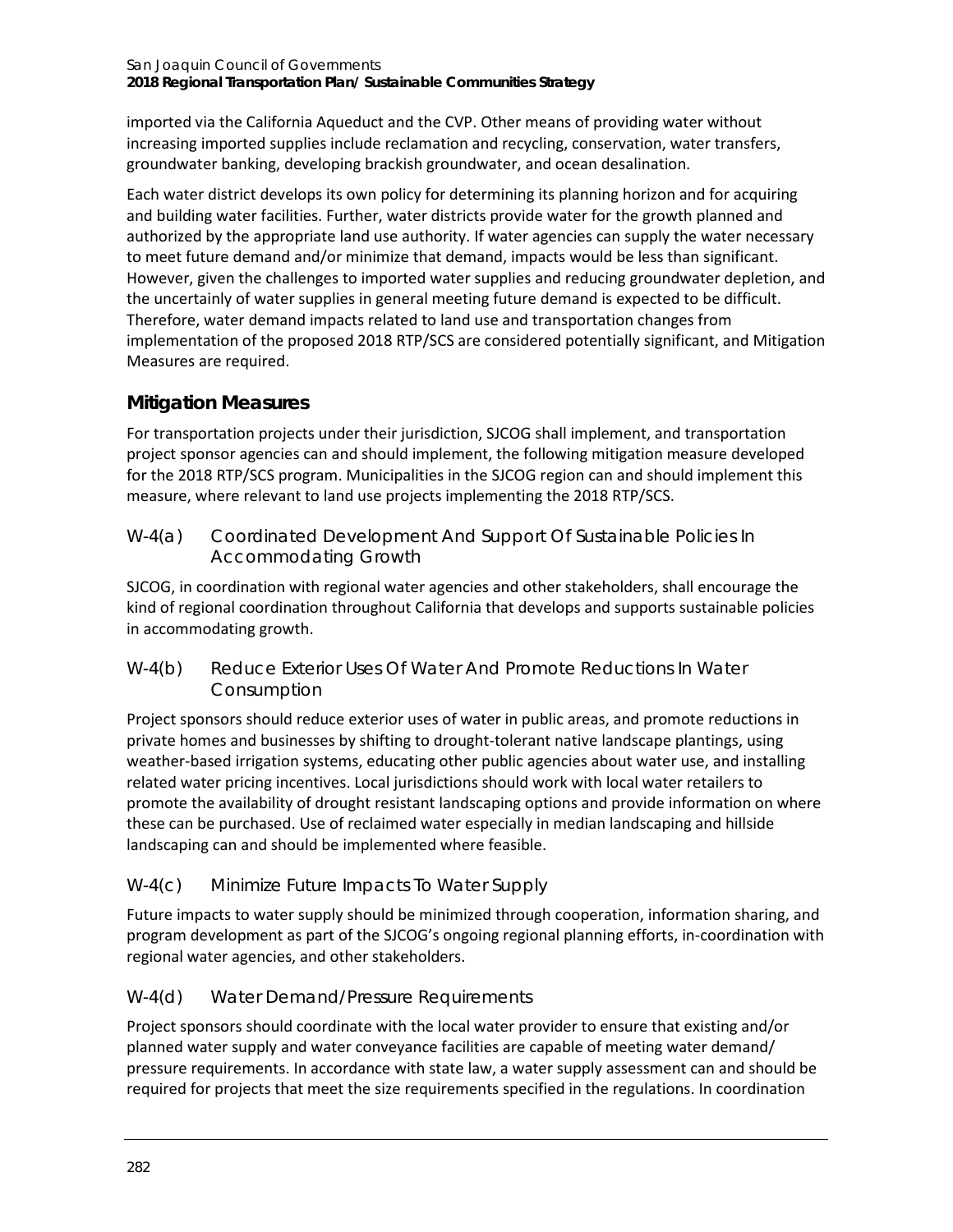with the local water provider, each project sponsor will identify specific on- and off-site improvements needed to ensure that impacts related to water supply and conveyance demand/pressure requirements are addressed prior to issuance of a certificate of occupancy. Water supply and conveyance demand/pressure clearance from the local water provider will be required at the time that a water connection permit application is submitted.

### *W-4(e) Water Conservation Measures In New Development*

Project sponsors should implement water conservation measures in new development that should include but not be limited to the following:

- **High efficiency toilets**
- Restroom faucets with automatic shut-off
- **High efficiency clothes washers**
- **High efficiency dishwashers**
- Use of reclaimed water for appropriate uses
- Water saving irrigation measures including: weather-based irrigation controller with rain shut-off.

#### *W-4(f) Identify Feasible and Reasonable Measures To Reduce Water Consumption*

Project sponsors shall consult with the local water provider to identify feasible and reasonable measures to reduce water consumption, including, but not limited to, systems to use reclaimed water for landscaping, drip irrigation, re-circulating hot water systems, water conserving landscape techniques (such as mulching, installation of drip irrigation systems, landscape design to group plants of similar water demand, soil moisture sensors, automatic irrigation systems, clustered landscaped areas to maximize the efficiency of the irrigation system), water conserving kitchen and bathroom fixtures and appliances, thermostatically controlled mixing valves for baths and showers, and insulated hot water lines.

# *W-4(g) Water Conservation and Recycled Water*

Project sponsors should adopt and implement a comprehensive strategy to increase water conservation and the use of recycled water.

# *W-4(h) Water-Efficient Building Design*

Project sponsors should establish building design guidelines and criteria to promote water-efficient building design, including minimizing the amount of non-roof impervious surfaces around the building(s) and menus and check-lists for developers and contractors to ensure water-efficient infrastructure and technology are used in new construction, including low-flow toilets and shower heads, moisture-sensing irrigation, and other such advances.

# *W-4(i) Safe And Effective Use Of Gray Water (On-Site Water Recycling)*

Project sponsors should establish criteria and standards to permit the safe and effective use of gray water (on-site water recycling), and review and appropriately revise, without compromising health and safety, other building code requirements that might prevent the use of such systems.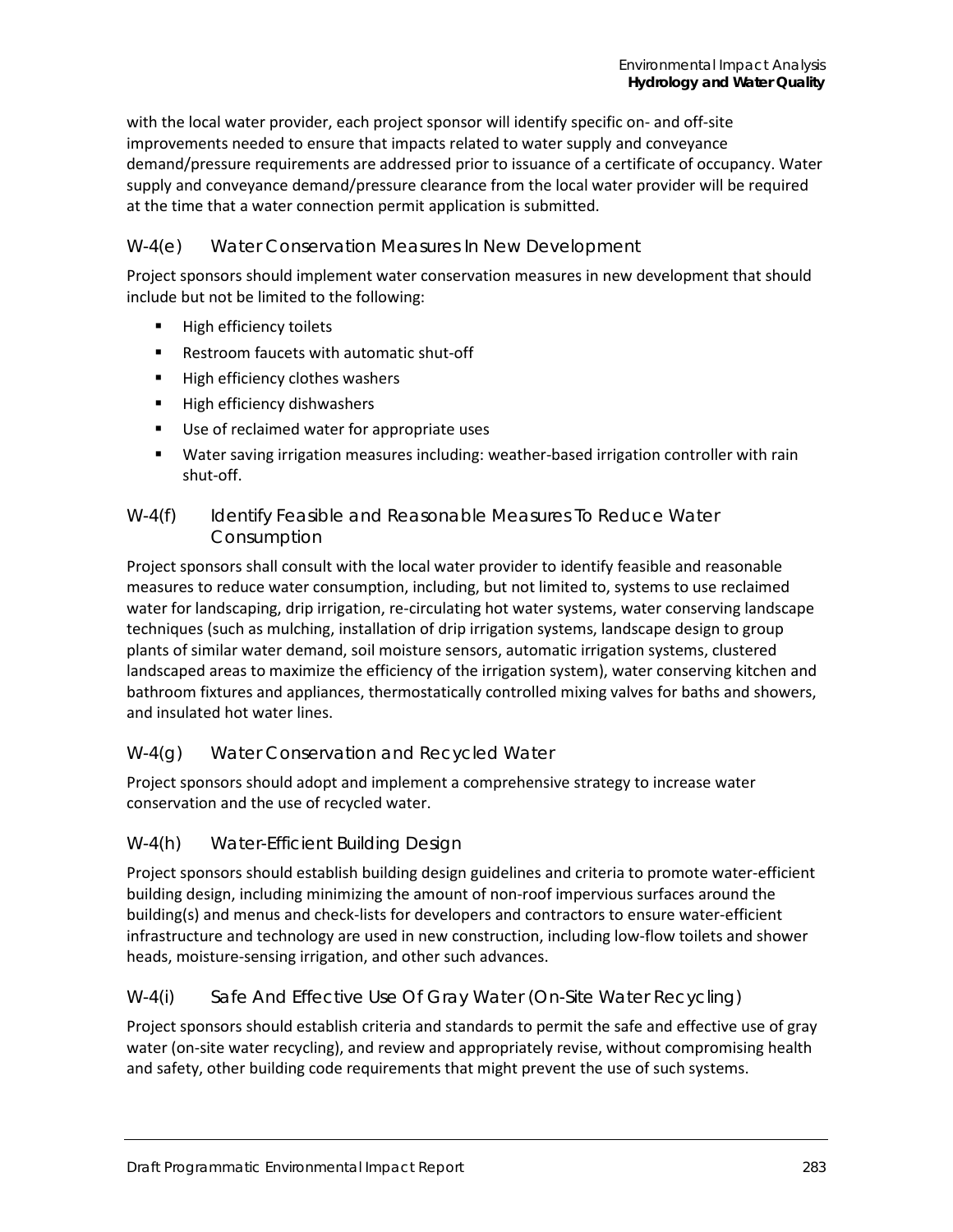# **Significance After Mitigation**

If the project sponsor adopts these mitigation measures, impacts would be reduced, although not to a level of less than significant. Because this document evaluates impacts at the programmatic level, all project circumstances are not foreseeable and therefore, even with implementation of Mitigation Measures W-4(a) through W-4(i), impacts could remain significant and unavoidable. As appropriate, SJCOG will encourage lead agencies to adopt these mitigation measures through its Intergovernmental Review process. However, SJCOG cannot require implementing agencies to adopt these mitigation measures, as it is ultimately the responsibility of a lead agency to determine and adopt mitigation. Therefore, this impact remains significant and unavoidable.

| <b>Threshold 5:</b> Create or contribute runoff water which would exceed the capacity of existing or |
|------------------------------------------------------------------------------------------------------|
| planned stormwater drainage systems or provide substantial additional sources of                     |
| polluted runoff                                                                                      |

**IMPACT W-5 IMPLEMENTATION OF PROPOSED TRANSPORTATION IMPROVEMENTS AND FUTURE PROJECTS FACILITATED BY THE LAND USE SCENARIO ENVISIONED IN THE 2018 RTP/SCS WOULD INCREMENTALLY INCREASE STORMWATER FLOWS IN THE SJCOG REGION. IMPACTS WOULD BE LESS THAN SIGNIFICANT.**

Implementation of proposed transportation improvements and future projects facilitated by the land use scenario envisioned in the 2018 RTP/SCS may increase stormwater flows, resulting in increased volume and/or velocity of stormwater runoff. Potential increases in stormwater volume and/or velocity could result in on- or off-site flooding. However, planned transportation projects would be designed to comply with existing jurisdiction requirements related to stormwater runoff and drainages, such as curb and gutter design, and would build drainage infrastructure to control and accommodate the increase in stormwater flows. Therefore, impacts would be less than significant.

# **Mitigation Measures**

No Mitigation Measures are required.

# **Significance After Mitigation**

Impacts would be less than significant without mitigation.

# **c. Cumulative Impacts**

Impacts to hydrology and water quality may be related to: violation of water quality standards, interference with groundwater recharge, increased erosion, increased non-point source pollution, increased runoff, affects to flood zones, and exposure of people to a significant risk of loss, injury, or death involving flooding (including flooding as a result of the failure of a levee or dam), seiche, tsunami, or mudflow.

Cumulative development would increase erosion and sedimentation resulting from grading and construction, as well as changes in drainage patterns which could degrade surface and ground water quality. In addition, new development would increase the generation of urban pollutants that may adversely affect water quality in the long term. As with the 2018 RTP/SCS, individual construction projects within the cumulative impact area would be required to comply with applicable water quality regulations, as discussed in the Regulatory Setting and Impact W-1 above. Compliance with these existing requirements would reduce project-level impacts throughout the cumulative impact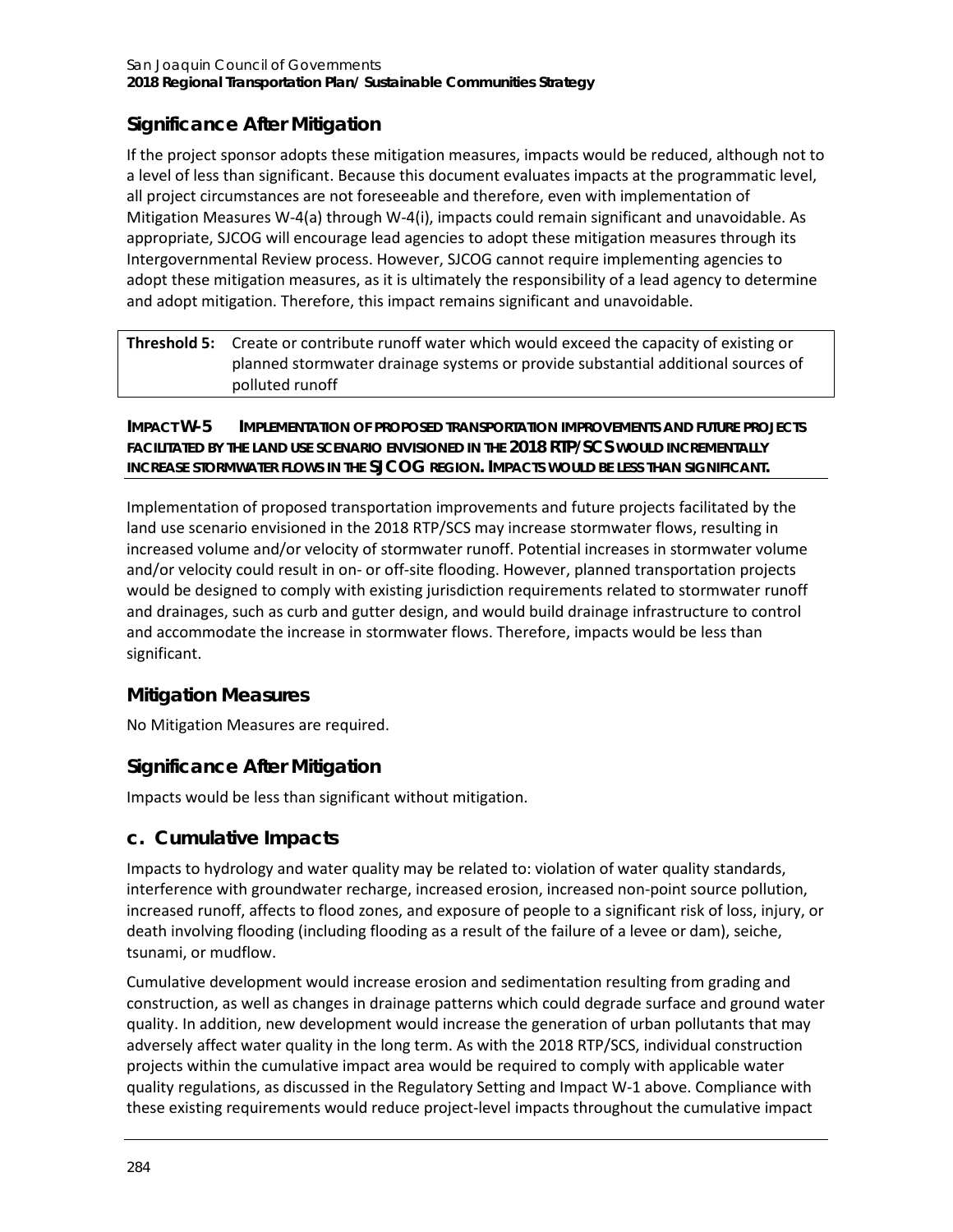area; as such, cumulative impacts related to water quality would be less than significant, and the 2018 RTP/SCS's contribution to this impact would not be cumulatively considerable.

Water supply in the cumulative impact development area is derived from a variety of sources that vary depending on the location. As in the SJCOG region, both groundwater and surface water supplies in portions of the cumulative impact development area may be limited. Cumulative development would create additional water demand, which may exceed supply in some localized areas. Compliance with SB 610 and SB 221, as well as preparation of GSPs where applicable, pursuant to the Sustainable Groundwater Management Act, would partially limit these cumulative effects. However, given that these regulations would not apply to all projects or all groundwater basins, this cumulative impact would be significant and unavoidable. As discussed in Impact W-2 and impact W-4, the 2018 RTP/SCS may impact groundwater supply in the SJCOG region because of the water required for land use projects and some transportation projects. Even with the implementation of mitigation measures, these impacts would be significant and unavoidable. Therefore, the 2018 RTP/SCS's contribution to cumulative water supply impacts would be cumulatively considerable. There are no feasible mitigation measures to ensure that there is sufficient water supply to support anticipated growth in the region. Given the overdraft conditions of area groundwater basins and other regional water supply concerns, impacts would be cumulatively considerable.